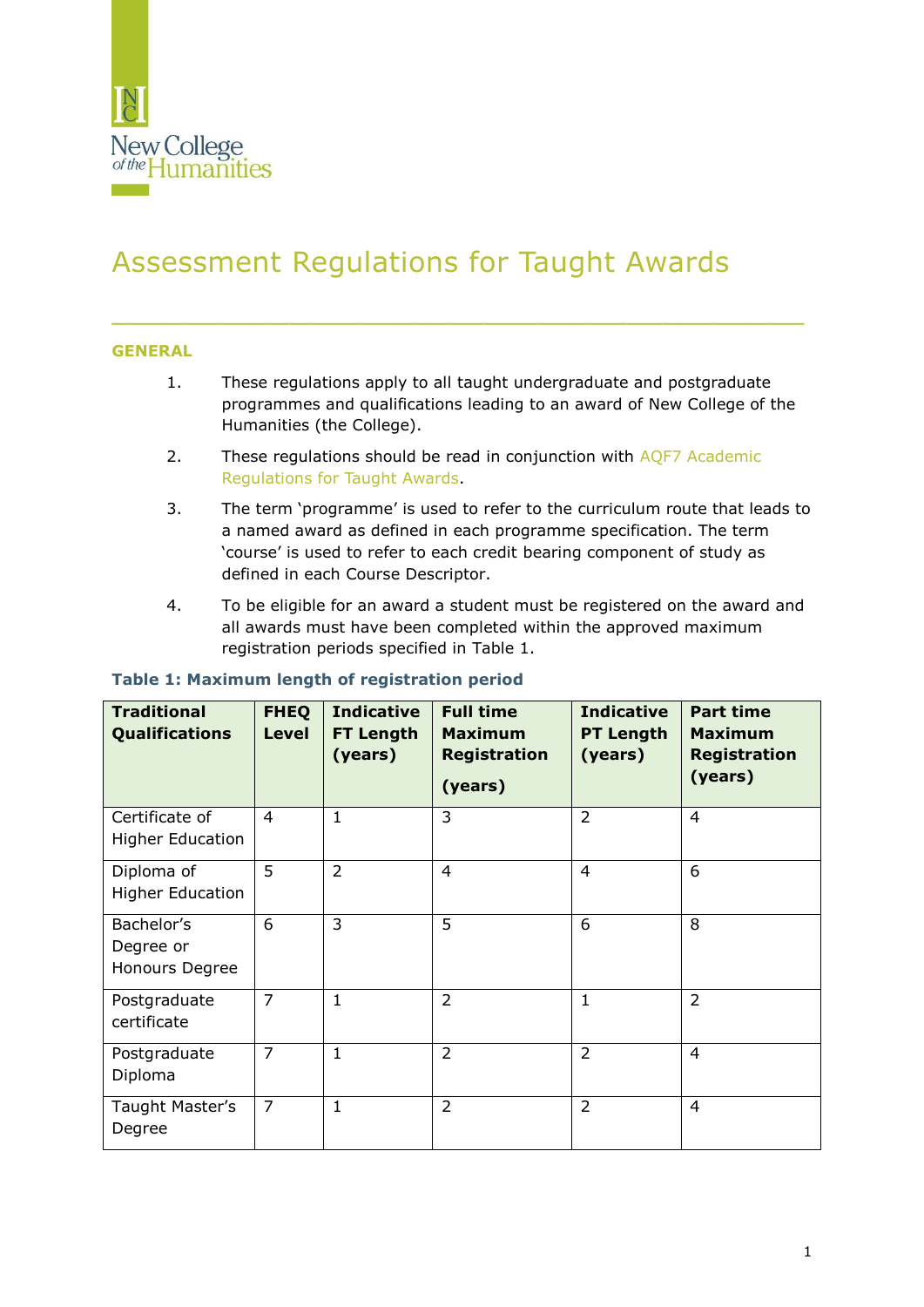- 5. Students on an approved programme can only study the courses on that programme and may not substitute these for other courses; except through the application of [Recognition of Prior Learning](https://www.nchlondon.ac.uk/about-us/academic-handbook/nch-policies-and-procedures/academic-policies/) and Credit [Transfer.](https://www.nchlondon.ac.uk/about-us/academic-handbook/nch-policies-and-procedures/academic-policies/)
- 6. Practice-based standards and requirements of professional bodies may be reflected in learning outcomes where appropriate.
- 7. Assessment is a matter of academic judgement and not just the computation of marks. Specific rights of appeals against a decision involving academic judgement are very limited.
- 8. An award may, however, only be made when the student has fulfilled the objectives and learning outcomes of the programme and achieved the required academic standard.

## **DEFINITIONS**

| Anonymous<br>Marking     | Where the identity of students is concealed during the marking<br>process.                                                                                                                                                                                                                                                                                                      |
|--------------------------|---------------------------------------------------------------------------------------------------------------------------------------------------------------------------------------------------------------------------------------------------------------------------------------------------------------------------------------------------------------------------------|
| Assessment               | The process of measuring the performance of students (for example,<br>examinations, coursework and dissertations) that enables students<br>to monitor their progress and contributes to their academic results.                                                                                                                                                                 |
| Second Marking           | Second marking is used at any level and for any type of assessment<br>to assist examiners who are less familiar with assessment at HE<br>Level and/or other College standards. In this case, the second<br>examiner will be an experienced member of faculty and should<br>provide feedback to the first examiner on both the level and the<br>nature of the feedback provided. |
| Double Marking           | Two markers mark the students' work, with the second marker<br>seeing the first marker's mark and feedback. All dissertations or<br>final projects at Level 6 and Level 7 are double marked. All other<br>assessments are moderated.                                                                                                                                            |
| Feedback                 | Information provided to students on the quality of their performance<br>in relation to assessment criteria, which forms the basis of improved<br>student learning. Feedback can help to highlight areas to develop,<br>prioritise or change, and provide new ideas, insights and contexts on<br>perspectives to consider.                                                       |
| Assessment<br>Criteria   | Statements specifying the standards that must be met and the<br>evidence that will be gathered to demonstrate the achievement of<br>learning outcomes. The purpose of assessment criteria is to<br>establish clear and unambiguous standards of achievement for each<br>learning outcome.                                                                                       |
| Formative<br>Assessments | This type of assessment normally has no or low weighting in the<br>final mark for a Course or Programme. The goal of formative<br>assessments is to provide an opportunity for students to monitor<br>their learning.                                                                                                                                                           |
| Learning<br>Outcomes     | What the student is expected to be able to do or demonstrate, in<br>terms of particular knowledge, skills and understanding, by the end<br>of the Course or Programme.                                                                                                                                                                                                          |
| Mark Sheet               | A list of all students eligible to take the assessment/course and the<br>agreed marks or grades awarded, including first and second                                                                                                                                                                                                                                             |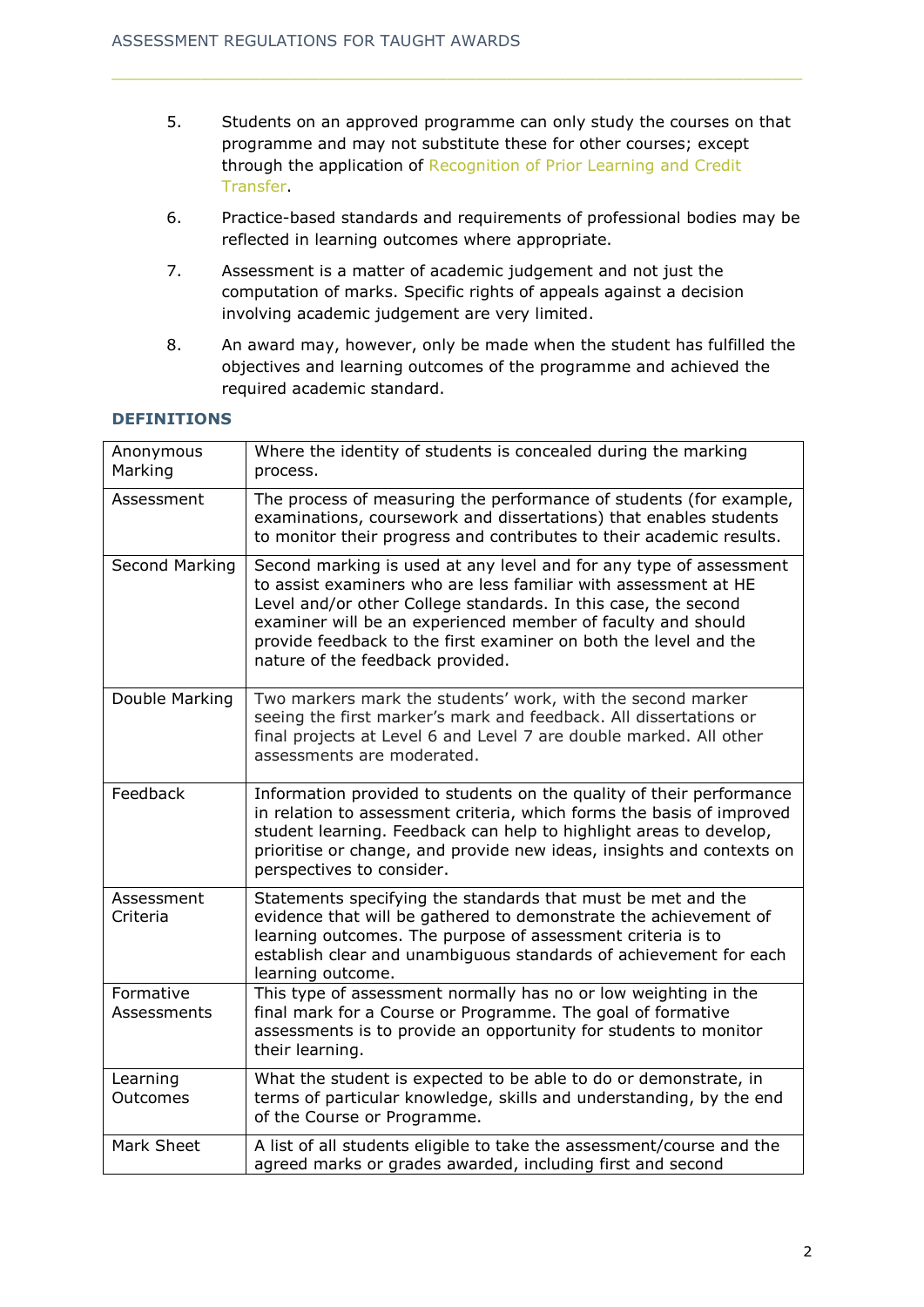|                          | markers' grades where applicable.                                                                                                                                                                                                              |
|--------------------------|------------------------------------------------------------------------------------------------------------------------------------------------------------------------------------------------------------------------------------------------|
| Marking<br>Scheme        | A detailed breakdown of how marks for the assessment are<br>allocated to specified components or criteria, possibly including a<br>model answer.                                                                                               |
| Moderation               | A process intended to ensure that an assessment outcome is fair<br>and reliable, that the Assessment Criteria have been applied<br>consistently, and that feedback to students is appropriate and<br>consistently provided.                    |
| Summative<br>Assessments | An assessment is summative when the grading of the assessment<br>contributed to the final grade for a Course. The aim of summative<br>assessment is to evaluate students' attainment of the Learning<br>Outcomes within a Course or Programme. |

#### **ASSESSMENT OF COURSES**

- 9. All students registered for a particular course should follow the same assessment plan and consequently take the same number of assessment elements and assessment types, although the precise assessment element may legitimately vary between student groups and students. One Progression and Award Board will ratify the marks for all the students taking that course in the same sitting.
- 10. The first assessment attempt (first sitting) for all elements must be scheduled to occur before the end date of the course.
- 11. The form of assessment for each course must be specified within the Course Descriptor. Where there is more than one element of assessment, the weighting attached to each element must be stated on the Course Descriptor.
- 12. All courses must be summatively assessed; assessment elements will normally be marked using the common assessment mark scheme (see [AQF7 Academic Regulations for Taught Awards\)](https://www.nchlondon.ac.uk/about-us/academic-handbook/academic-framework/). A mark must be produced for each assessment element such that an overall course mark can be determined. Exceptionally, there may be a requirement for an individual assessment element to be exempt from marking. Such exceptions must be approved through the programme approval or course approval and programme modification processes and stated on the Course Descriptor.
- 13. See [Annex A](#page-12-0) for the Generic Grade Criteria for Level 4, Level 5, Level 6 and Level 7.

#### **COURSE PASS MARK**

- 14. The overall course pass mark is 40% for undergraduate programmes and 50% for postgraduate programmes. Marking on a pass/fail basis is not permitted except for zero weighted assessments.
- 15. Marks for all assessment elements will be aggregated, according to their weighting as defined in the Course Descriptor, at each assessment sitting to determine the overall course mark for that sitting. For the purposes of progression and award, the best mark achieved for each element will be aggregated, regardless of sitting. The course will be deemed a pass where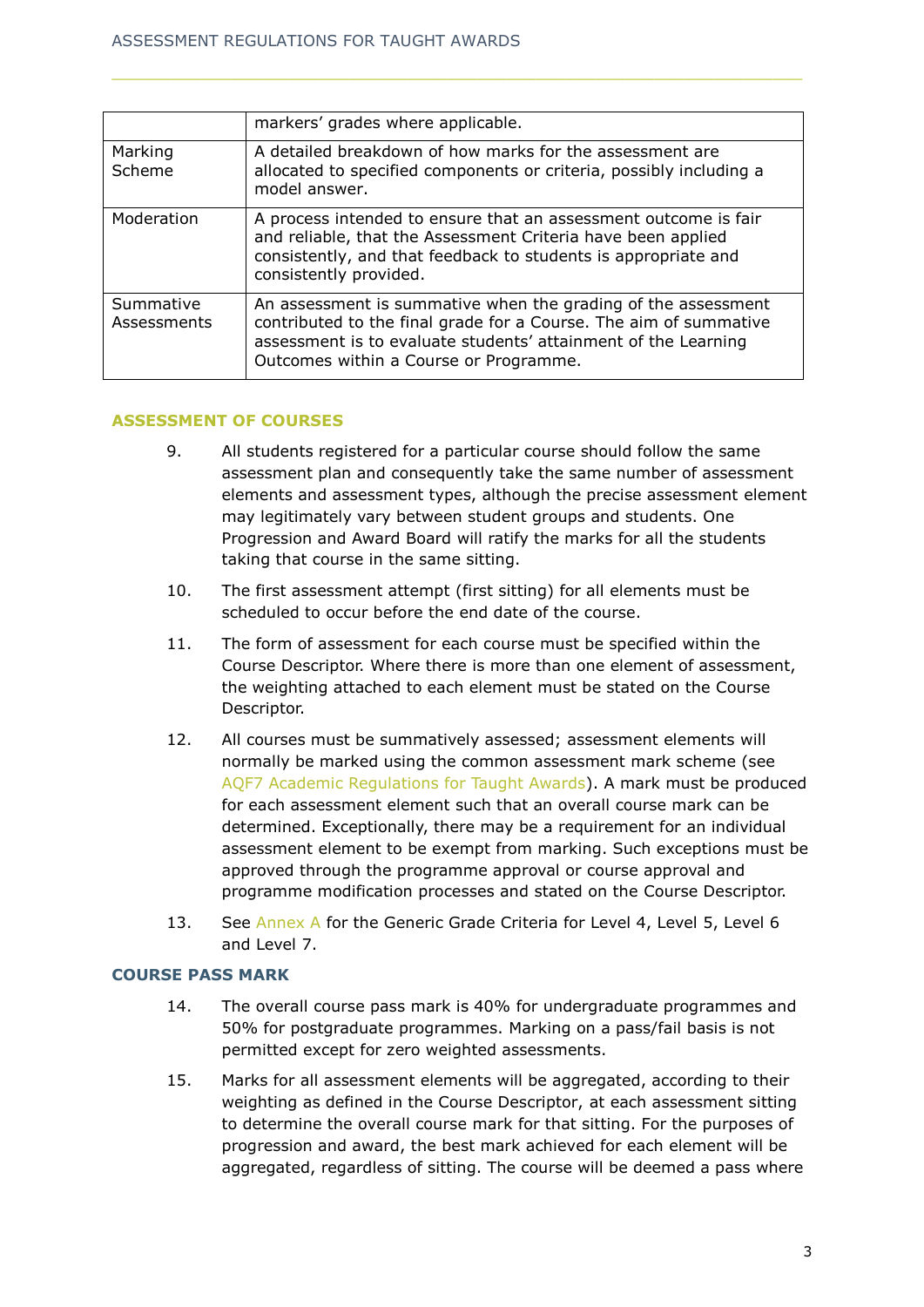the aggregated course result is 40% or above, even if individual elements are below 40%, for undergraduate programmes; or where the aggregated course result is 50% or above, even if individual assessments are below 50%, for postgraduate programmes.

- 16. Course marks will be rounded, when two or more assessment elements are aggregated, in accordance with the College's convention on rounding (see [AQF7 Academic Regulations for Taught Awards\)](https://www.nchlondon.ac.uk/about-us/academic-handbook/academic-framework/aqf7/).
- 17. There may be a requirement for individual assessment elements to be passed in their own right (i.e., a must pass element). In these circumstances, those elements must achieve a pass mark of 40%/50% or more. Such exceptions must be approved through the College's programme and course approval and modification procedure and stated on the Course Descriptor (see [AQF4 Programme and Course Approval and](https://www.nchlondon.ac.uk/about-us/academic-handbook/academic-framework/)  [Modification\)](https://www.nchlondon.ac.uk/about-us/academic-handbook/academic-framework/). Note: for Degree Apprenticeships programmes, all assessment elements must be passed.
- 18. Where a course has more than one assessment element, and one element is 'deferred' the course mark for that sitting will be calculated on the marks available and, regardless of the course outcome, the student will be offered an opportunity to attempt the deferred element at the next sitting.

#### **LATE SUBMISSION OF SUMMATIVE ASSESSMENT ELEMENTS**

- 19. Students are strongly advised to submit their assessments ahead of the published deadlines. If assessments are submitted after the published deadline, penalties will be imposed. The graduated penalty system is:
	- Up to one day late of the published submission deadline  $= 5\%$ points deducted from the grade. For example, an assignment awarded 58% from the markers, the final mark recorded will be 53%. If the assignment is awarded 42% from the markers, the final mark recorded will be 37%.
	- Two to seven days late, any mark of 42% or higher will be capped at 40% for undergraduate students. Any mark of 50% or higher will be capped at 50% for postgraduate students. Any mark below 42% for undergraduate students and below 50% for postgraduate students will stand.
	- Students who do not submit their assignment within seven days, and have no approved extenuating circumstances, are deemed to have failed that assessment element and the mark recorded will be 0%.

#### **EXTENSION OF AN ASSESSMENT SUBMISSION DEADLINE DATE**

- 20. Students may submit a request for an extension to an assessment submission date where Extenuating Circumstances have impacted on their learning and where a later submission would put them in a position of being 'fit to study' and to complete the work.
- 21. All approved extension requests will result in the student having an additional seven days from the original deadline date in which to submit their assessment, standard procedure for late submissions will apply.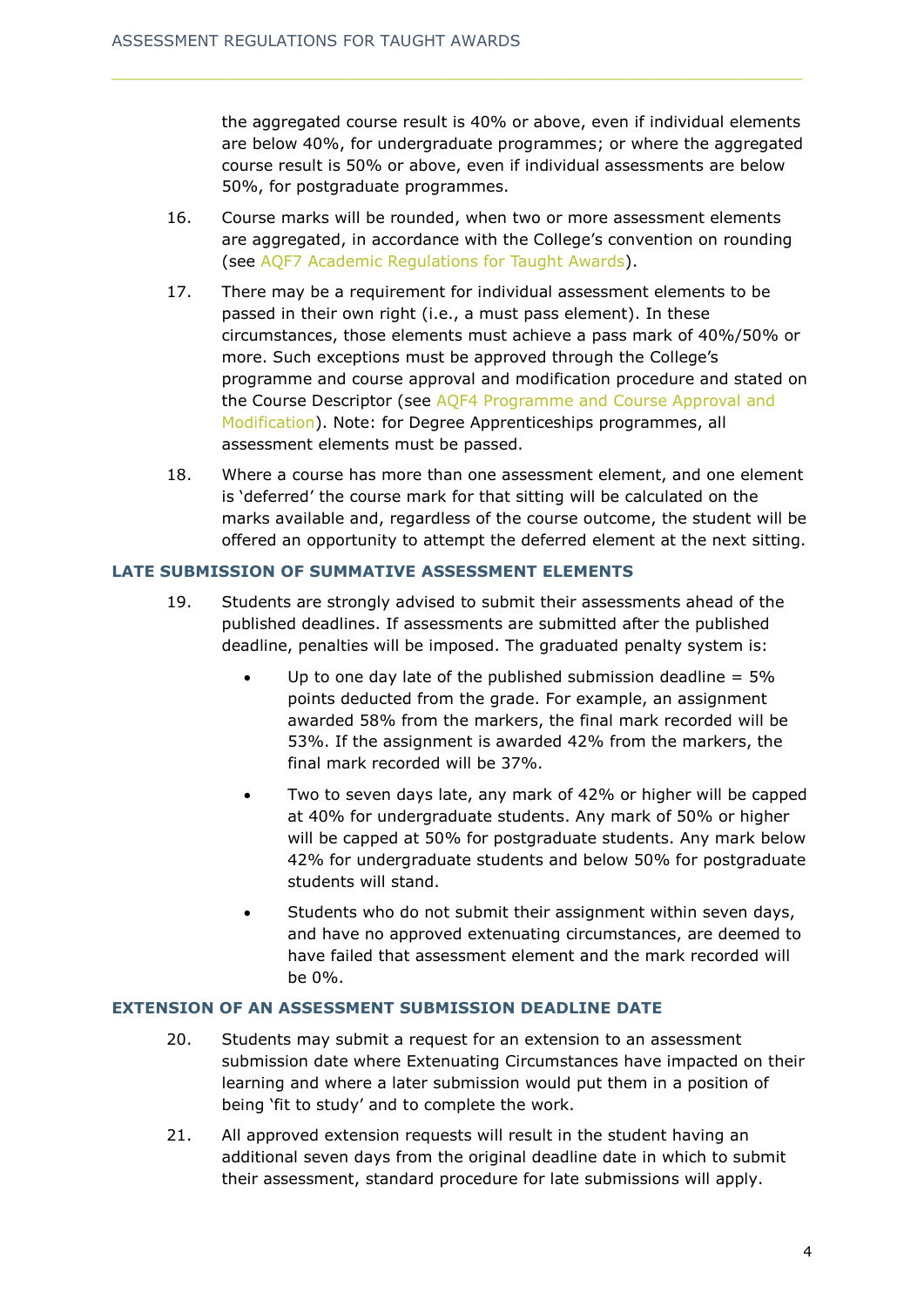#### **SUBMISSIONS**

- 22. Students are required to make a credible and reasonable attempt at all assessments by showing that:
	- 22.1. The submission is in the form required by the assessment brief.
	- 22.2. The academic content of the submission addresses the specified topic.
- 23. Submissions which do not meet these criteria will be regarded as a nonsubmission for assessment purposes and awarded a mark of zero.

#### **MARKING**

## **ANONYMOUS MARKING POLICY**

- 24. The College policy on anonymous marking specifies that work should be marked anonymously wherever possible in order to provide reassurance that marking is fair. Similarly, decisions on progressions and awards must be made anonymously.
- 25. All examination scripts and all summative course work submitted for assessment at Levels 4-7 should be marked anonymously. Any exceptions to this policy should be formally approved using the Variance to Academic Regulation Form during the course approval procedure.
- 26. Anonymity should remain until such time as the marking process is complete. Once the process is complete, candidate names and numbers should be reconciled with marks in preparation for Course Assessment Board meetings.
- 27. It is recognised that, while the principle of anonymity ought to be retained, the blanket application of anonymous marking is not always possible (e.g., oral examinations, presentations or performances, laboratory or field work, research dissertations or theses). When this is the case, it is the responsibility of faculty to ensure that marks are awarded in a fair and equitable manner through the use of specific moderation techniques.

#### **MARKING ILLEGIBLE SCRIPTS**

- 28. An illegible script, either in its entirety or in part, is one that is not possible for a marker to decipher in a way that is fair and/or reliable and therefore an assessment decision cannot be made.
- 29. If a marker is unable to read a script, the script must be sent to the Head of Faculty (HoF) to confirm that the script is illegible. If the HoF is the marker, the script must be sent to the Registrar.
- 30. If it is confirmed that the script is illegible, Registry will contact the student in question, in writing, and ask them to attend the College in order to dictate their examination script for transcription. If the student refuses to attend, they will be awarded a mark of zero.
- 31. The person appointed to type the script must not be a registered student of the College (undergraduate or postgraduate). The costs associated with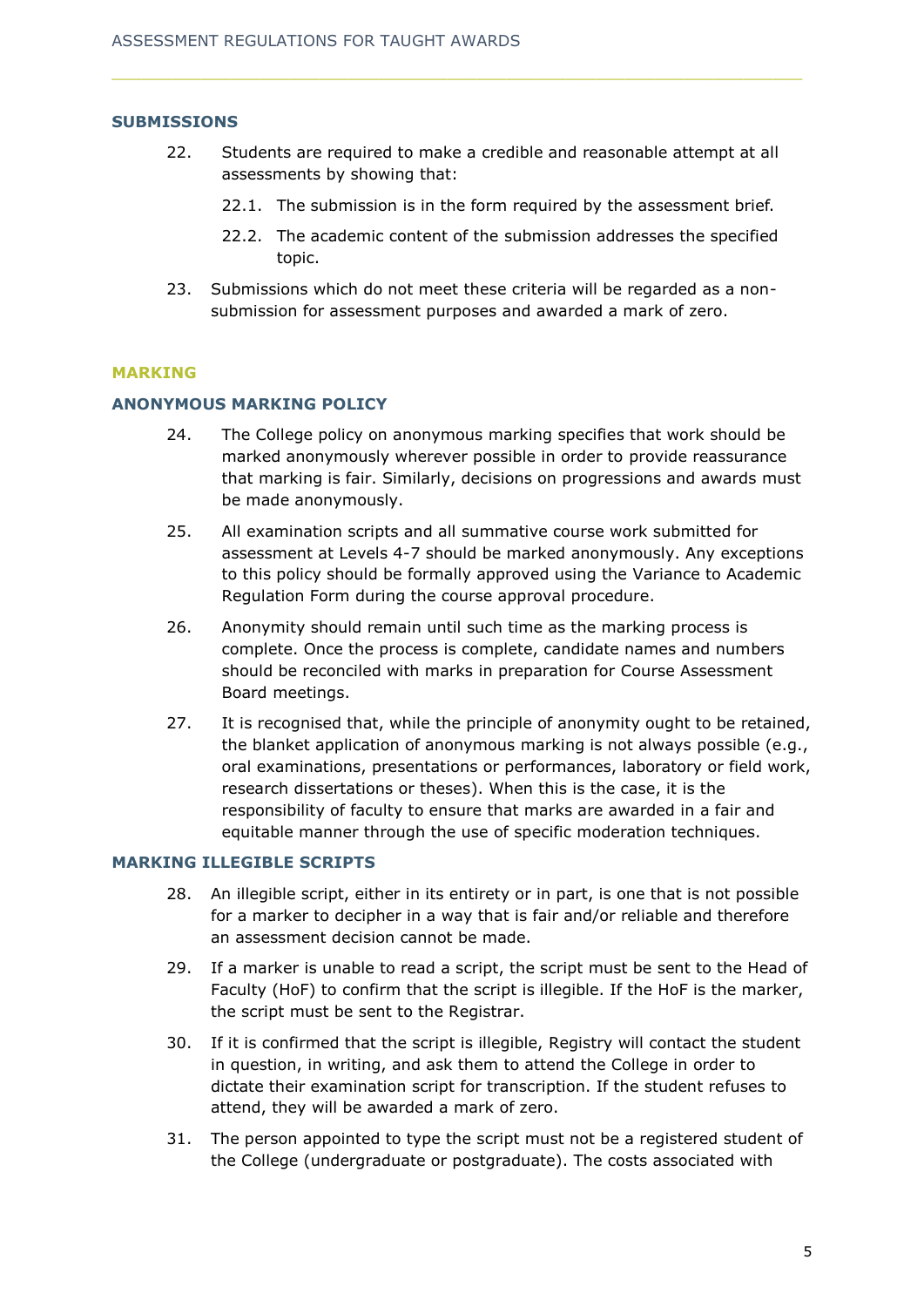producing the script will fall to the student, and the cost will be agreed between the College and the scribe.

- 32. The content of the original script cannot be amended in any way, including spelling or grammatical errors or altering any figures of diagrams. The student will be informed that the purpose of attendance is to transcribe the existing script and that any addition or omission of material will constitute a breach of academic integrity.
- 33. If any text cannot be transcribed (including by the student), it will be highlighted on the original script.
- 34. Following transcription, the student must sign a form to confirm that the transcript is a true copy of the original. The form should be kept separately from the transcript, to preserve the student's anonymity during the marking process.
- 35. This procedure does not apply where alternative examination arrangements are in place for a student or where special considerations apply which relate to a student's ability to write legible.

## **COMPENSATION**

- 36. Compensation is only available to students registered on undergraduate programmes. Compensation is not permitted on Degree Apprenticeship programmes or postgraduate taught programmes.
- 37. Compensation is the process by which the Programme and Award Board, in consideration of the student's overall performance in the programme and their engagement on a programme recommends that credit be awarded for a course in which the student has failed to satisfy the assessment criteria, in order to enable the student to progress to the next level or be awarded the appropriate qualification.
- 38. Compensation will be used to re-dress marginal failure where a student has obtained a minimum mark of 35% (UG) in each assessment element in the course being considered for compensation.
- 39. Compensation can only be used when a student has attempted all assessments for a given sitting across all courses at that level.
- 40. At undergraduate level compensation will be permitted up to 30-credit points per level.
- 41. Compensation cannot be applied to courses that a student is studying in addition to the programme they are registered on.
- 42. Compensation may not be applied to courses where a student has failed an element which has been designated as a 'must pass' or where a student has failed the course as a result of receiving an academic misconduct penalty of failing the course with no right to re-sit.
- 43. Compensation will be applied automatically when all the above criteria for compensation have been met. Where students are eligible for compensation in more than one course at that level, the course with the highest average mark will be compensated. If, exceptionally, a Head of Faculty/Programme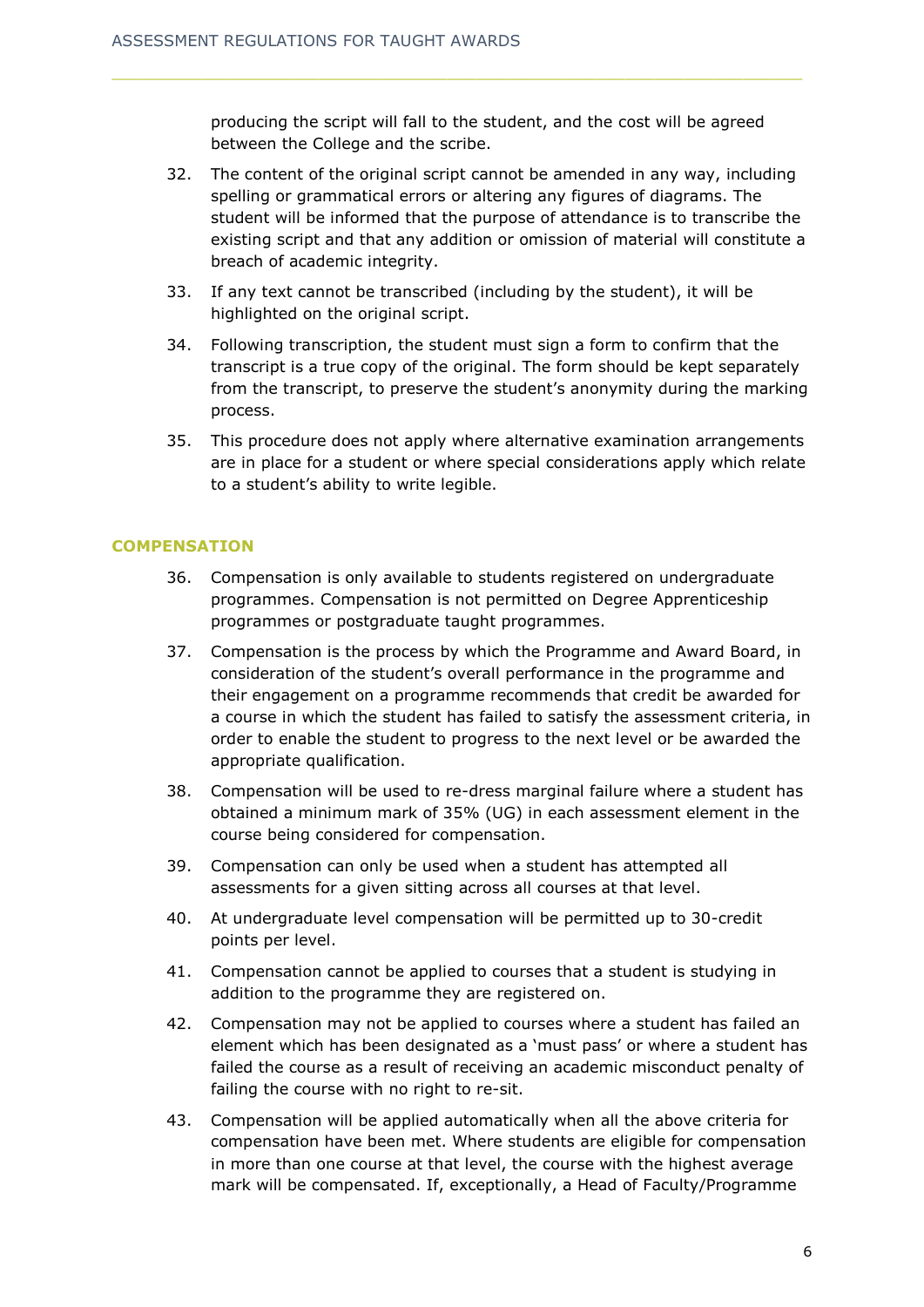Director considers a compensation should not be applied then they must apply to the Chair of PAB for an exemption from this regulation.

## **PROGRESSION CRITERIA**

#### **UNDERGRADUATE**

- 44. Students can proceed to the next level of the programme with a maximum of 30 referred/deferred credits from the current level. Students cannot progress to the next level with an irretrievably failed course where all its reassessment opportunities have been exhausted.
- 45. Students who are unable to progress to the next level will be required to repeat the failed courses.
- 46. Final year, Level 6 students who are referred in 30 credits or less after the second attempt (second sitting) and cannot be compensated in the failed course(s) will be offered the opportunity to have two further attempts at the failed assessment elements or accept the exit award for which they are eligible. Where a student fails to notify the College of their choice within 10 working-days, they will be given the appropriate award.
- 47. Students who achieve fewer than 90 credits at Level 6 after the second attempt (second sitting) will be offered the option to repeat the failed course(s) or accept the exit award for which they are eligible.

#### **POSTGRADUATE**

- 48. Students are required to achieve 180 Level 7 credits to be awarded the postgraduate taught programme.
- 49. Within the programme structure, some course may be designated as a corequisite or a prerequisite for another course. This is to enable the student to demonstrate that their skills and knowledge are at a standard to progress to the next course.
	- 49.1. Corequisite: a course required to be taken in conjunction with another course.
	- 49.2. Prerequisite: a course that is required to be taken before another course.
- 50. Corequisites and prerequisites are agreed through the College's regulations [\(AQF4 Programme and Course Approval and Modification\)](https://www.nchlondon.ac.uk/about-us/academic-handbook/academic-framework/aqf4/).

#### **REASSESSMENT**

#### **DEFINITIONS**

| Refer | The student is required to attempt the failed assessment element(s)<br>only. |
|-------|------------------------------------------------------------------------------|
|       | College is not expected to provide tutorials for referral assessment.        |
|       | The marks for referred assessments will be capped at the pass<br>mark.       |
| Defer | The student's application for Extenuating Circumstances against an           |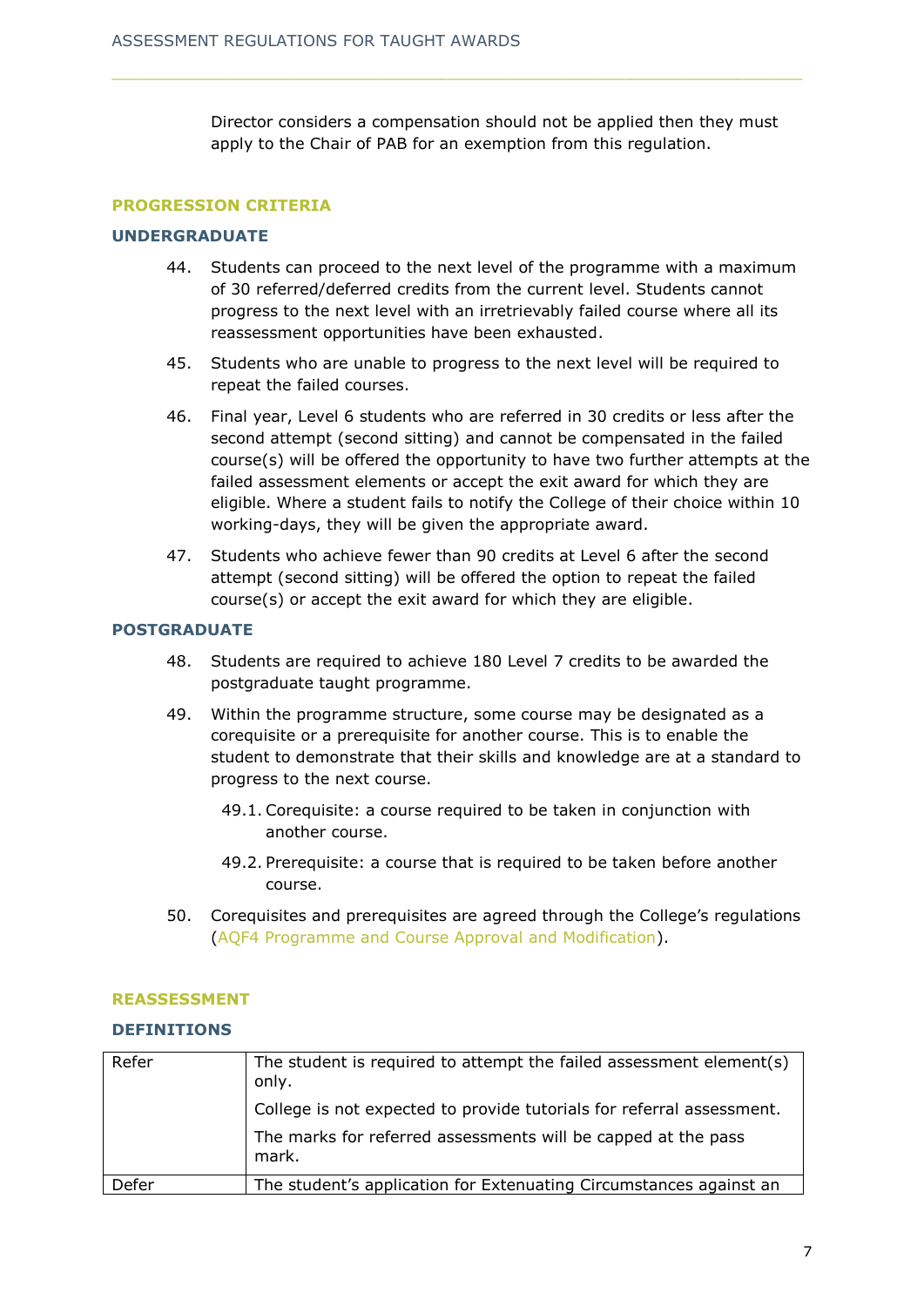|                         | assessment element was approved and therefore they will be<br>permitted to take that assessment again at the next available<br>opportunity without any additional penalty; existing penalties will<br>remain. |
|-------------------------|---------------------------------------------------------------------------------------------------------------------------------------------------------------------------------------------------------------|
| Deficit Course          | This refers to the course which was not passed after the second<br>sitting, but the student was able to proceed to the next level/stage<br>with that deficit.                                                 |
|                         | Students will be required to undertake the assessments that have<br>not been passed in this course at the next available opportunity.                                                                         |
|                         | The marks will be capped at the pass mark.                                                                                                                                                                    |
| Repeat Course           | This refers to a course which was not passed after the second sitting<br>and the student was not able to proceed to the next level.                                                                           |
|                         | The course must be attempted again with attendance.                                                                                                                                                           |
|                         | Students will be assessed in the course as if for the first time: marks<br>will not be capped and marks from the original attempt will not be<br>carried forward.                                             |
|                         | Students cannot progress with a failed repeat course as it becomes<br>an irretrievably failed course.                                                                                                         |
| Irretrievably<br>Failed | Where all attempts on a course have been taken and the course has<br>not been passed.                                                                                                                         |
|                         | Students cannot progress to the next level/stage where they have<br>irretrievably failed a course and will be offered the appropriate exit<br>award or institutional credits.                                 |

## **REASSESSMENT OPPORTUNITIES**

- 51. Where students have failed to achieve a pass mark for the course at the first sitting, they shall be offered a referral attempt for each failed element at the second sitting, except where the recommendation of an Academic Misconduct Panel invokes a 'no right to referral' academic penalty.
- 52. Students shall not be able to re-attempt any passed elements of assessment except where students are required to repeat a course or where an academic misconduct penalty of fail course has been recommended.
- 53. Students must attempt the referred and deferred assessments at the next sitting as indicated at the time of results publication.
- 54. Students who, after the second sitting, failed the course but are eligible to progress to the next level with deficit credits will be granted two further attempts at the failed assessment element(s). Deficit courses that have not been passed after the final attempt will be classified as an irretrievable failed course. Students cannot progress to the next level with an irretrievable failure.
- 55. Students who, after the second sitting, did not pass the course because of deferred elements but are eligible to proceed with deficit credits will be granted further attempts at the failed assessment element(s).
- 56. Students who, after the second sitting, are unable to progress to the next level shall be permitted one opportunity to repeat the course(s) which were not passed, except where the recommendation of the Academic Misconduct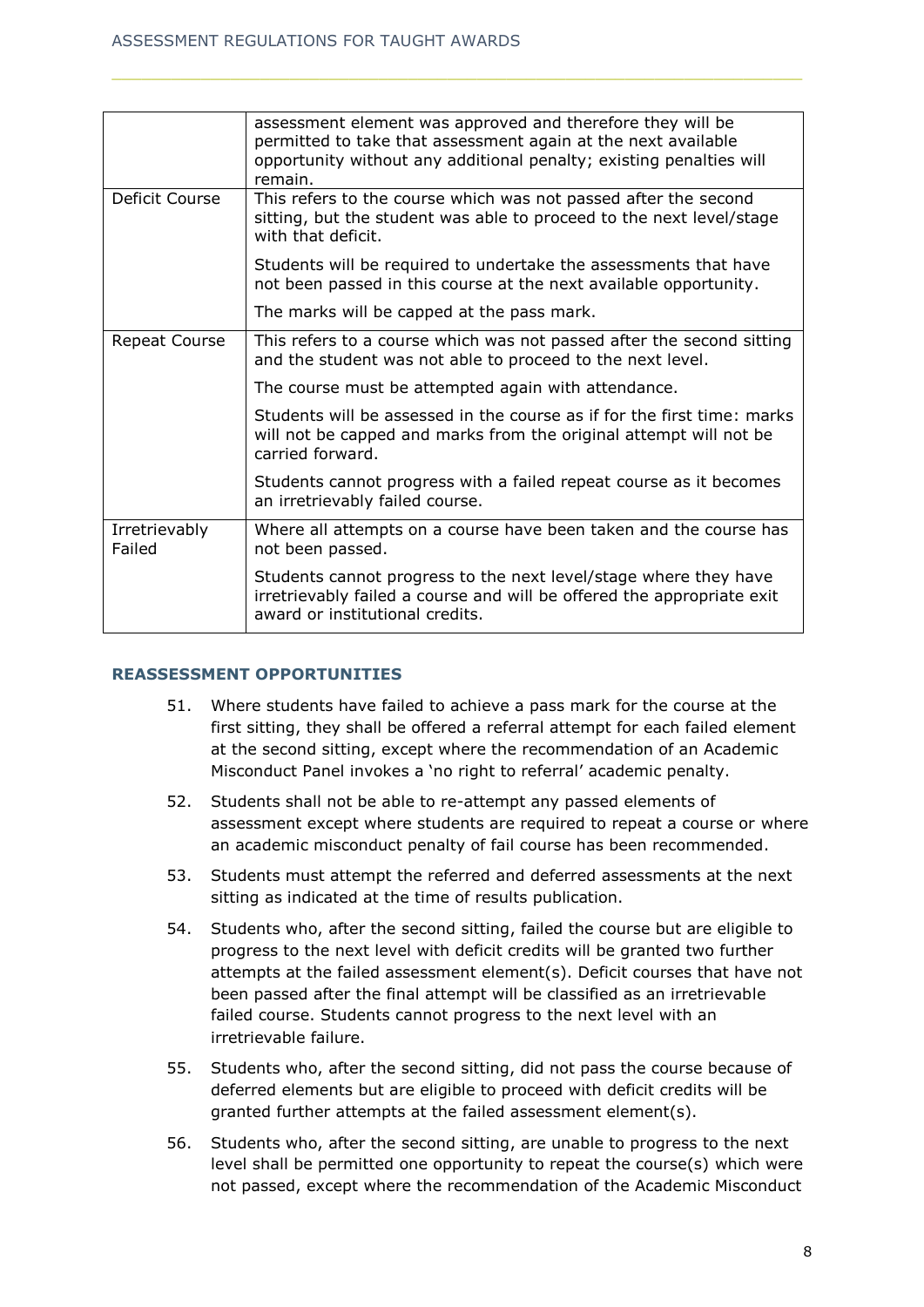Panel invokes a 'no right to resit' academic penalty. Students must register for the repeat course(s) and attempt all assessment elements.

- 57. Where a student is referred in an assessment element as a result of a proven case of academic misconduct, they must make a valid attempt at the referred element. If no valid attempt is made, the course mark will be marked as zero, fail.
- 58. Where a student has submitted Extenuating Circumstances which have been accepted, they will be offered a deferral, that is, another attempt to take the missed assessment element. In such cases, the deferred assessment element will be marked as normal and the earned mark awarded. In cases where a deferral is offered in respect of a referred assessment, the mark will be capped at 40% (UG) and 50% (PG).
- 59. Where a student has passed a course, but been deferred in an element, they will be offered the opportunity to take the deferred element.

#### **AWARDS**

60. For the definition of traditional awards see the [AQF7 Academic Regulations](https://www.nchlondon.ac.uk/about-us/academic-handbook/academic-framework/)  [for Taught Awards.](https://www.nchlondon.ac.uk/about-us/academic-handbook/academic-framework/)

# **CONFERMENT OF AWARDS OF STUDENTS ADMITTED WITH ADVANCED STANDING OR AWARDED THROUGH RPL**

- 61. PAB will take account of the credit value of the exempted level in judging a student's eligibility against the thresholds set for conferment of the College's Awards. When calculating the final classification/result, only the courses assessed at the College will be counted – no marks for the exempted level(s) will be awarded.
- 62. When a student has been given credit for prior learning, Progression and Award Boards will take account of that credit in judging the student's eligibility against the credit thresholds set for conferment of the College's Awards.
- 63. Where the calculation method includes discounting of courses and the student has 60 or more credits at Level 5 then discounting will be applied in line with the classification method below using only those courses and credits studied at the College.

#### **AWARD OF A TAUGHT DEGREE**

#### **Bachelor's Degree**

-

- 64. In order to complete a Degree with Honours, students shall satisfy the requirements associated with such an award as set out in the programme specification.
- 65. Students may be considered for an Honours degree, having been assessed in and been awarded 360 credits, Levels 4-6. Students must have been assessed in all courses. $<sup>1</sup>$ </sup>

 $1$  Credit awarded through the Recognition of Prior Learning Process is assessed credit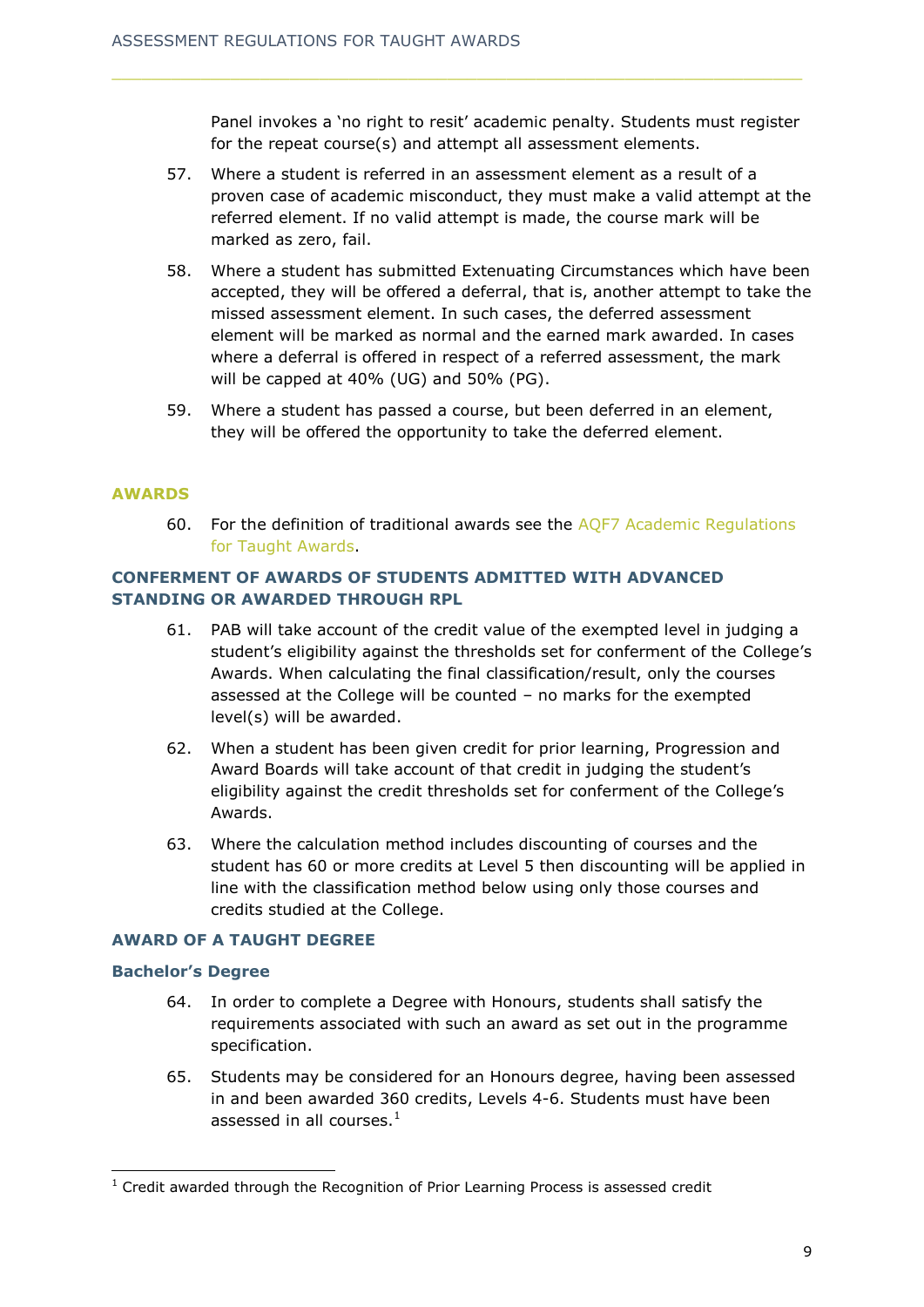66. Where a student has been assessed in 360 credits, and has achieved at least 300 credits, the student will be eligible for the award of an Ordinary Degree.

#### **Master's Degree**

- 67. In order to complete a Degree, students shall satisfy the requirements associated with such an award as set out in the programme specification.
- 68. Students may be considered for an award, having been assessed in and been awarded 180 credits, Level 7. Students must have been assessed in all courses. <sup>2</sup>

#### **CLASSIFICATION OF AWARDS**

#### **Bachelor's Degrees**

- 69. Classification marks for undergraduate programmes will be calculated using the weighted average course marks for the best 90 credits at Level 4, weighted at 1; best 90 credits at Level 5, weighted at 3; and all Level 6 120 credits, weighted at 5. Classifications averages are calculated to one decimal point places. For further information, please refer to AQF7 Academic [Regulations for Taught Awards](https://www.nchlondon.ac.uk/about-us/academic-handbook/academic-framework/) Annex B: Calculation of Classification Mark.
- 70. The calculated overall classification mark will determine the Honours classification awarded, the classification boundaries are:
	- 70.1. Bachelors Award with Honours:

| 70.1.1. | 69.5% or more: First Class                    |
|---------|-----------------------------------------------|
| 70.1.2. | 59.5% - 69.4%: Second Class (First Division)  |
| 70.1.3. | 49.5% - 59.4%: Second Class (Second Division) |
| 70.1.4. | 39.5% - 49.4%: Third Class                    |

70.2. For further information on the weighting calculation, please see [Annex B.](#page-32-0)

#### **Master's Degrees**

- 71. Master's Award with Merit:
	- 71.1. Attained a mark of 62% or above in 60 credits.
	- 71.2. Attained a mark of 58% or above in at least half of the remaining credits.
- 72. Master's Award with Distinction:
	- 72.1. Attained a mark of 72% or above in 60 credits.
	- 72.2. Attained a mark of 68% or above in at least half of the remaining credits.

## **EXIT AWARDS**

-

73. A student who withdraws or is withdrawn from a programme, will be granted credit for those courses completed successfully at the College or

<sup>&</sup>lt;sup>2</sup> Credit awarded through the Recognition of Prior Learning Process is assessed credit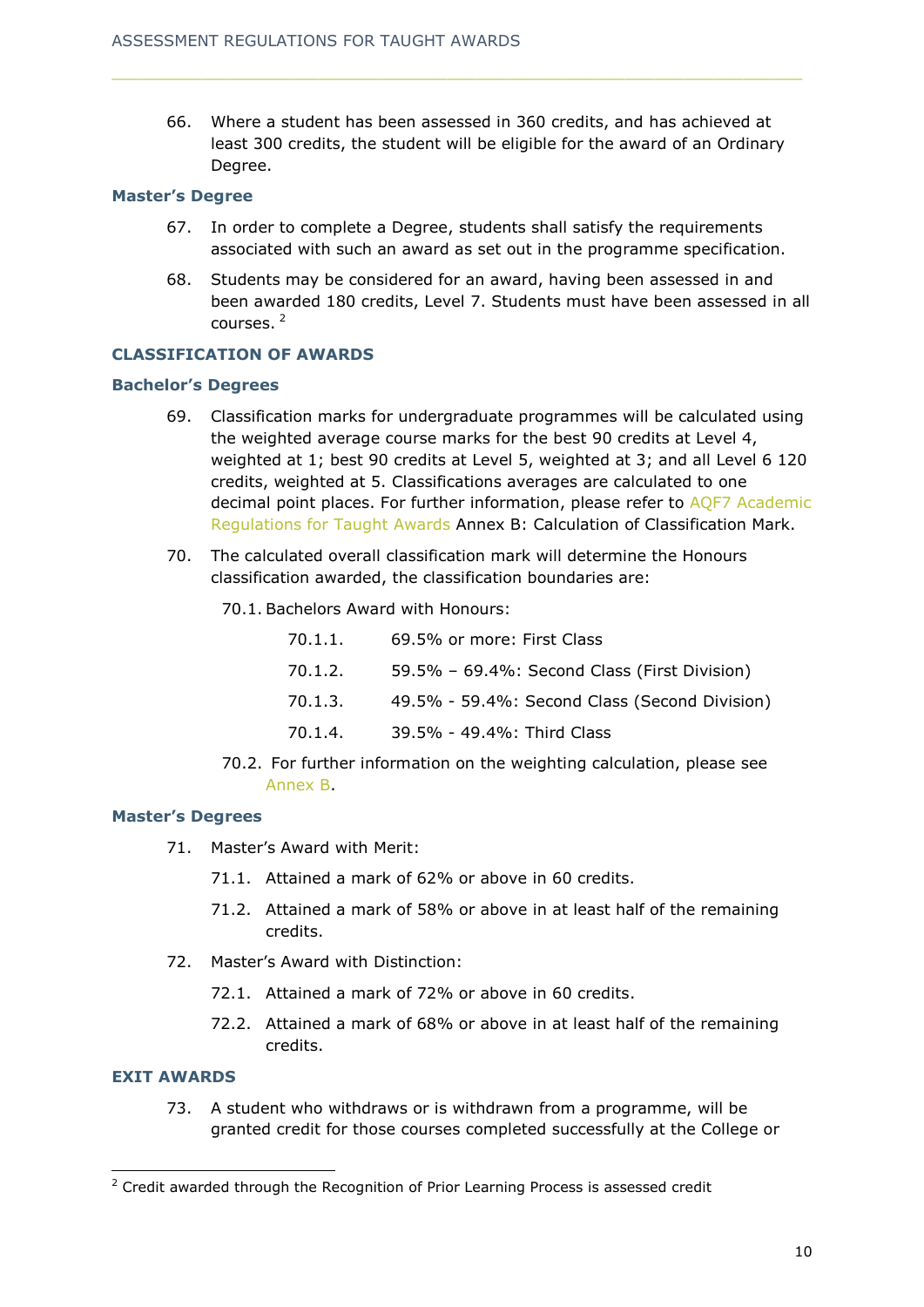been awarded through the Recognition of Prior Learning, except where credit has been withdrawn as a result of an academic misconduct penalty.

- 74. Exiting students who have shown they have achieved the specified learning outcomes for an award at a lower level than that which they were originally registered on will be granted that award.
	- 74.1. Undergraduate

| 74.1.1. | Certificate of Higher Education for successful |
|---------|------------------------------------------------|
|         | completion of 120 L4 credits.                  |

74.1.2. Diploma of Higher Education for successful completion of 120 L4 credits and 120 L5 credits.

#### 74.2. Postgraduate

- 74.2.1. Postgraduate certificate for successful completion of 60 L7 credits.
- 74.2.2. Postgraduate diploma for successful completion of 120 L7 credits.

#### **POSTHUMOUS AWARDS**

- 75. An award may be conferred posthumously where a student was close to completing their programme of study. The relevant PAB will consider each case on an individual basis.
- 76. No classification shall be awarded in the case of a posthumous award.
- 77. Exits awards and the College's Diploma may also be conferred as a posthumous award.
- 78. For further information, please see [AQF7 Academic Regulations for Taught](https://www.nchlondon.ac.uk/about-us/academic-handbook/academic-framework/)  [Awards,](https://www.nchlondon.ac.uk/about-us/academic-handbook/academic-framework/) Section 7.88.

#### **AEGROTAT AWARDS**

- 79. An aegrotat award may be conferred where a student was close to achieving an award but due to illness or other valid reason, as approved by the Registrar, is unlikely to be able to complete their studies within the maximum registration period. The relevant PAB will consider each case on an individual basis.
- 80. Where a student is receiving an aegrotat undergraduate or postgraduate degree no classification shall be awarded.
- 81. The Diploma of Higher Education may also be conferred as an aegrotat Diploma of Higher Education.
- 82. Aegrotat awards for students on other programmes may be conferred in certain exceptional circumstances.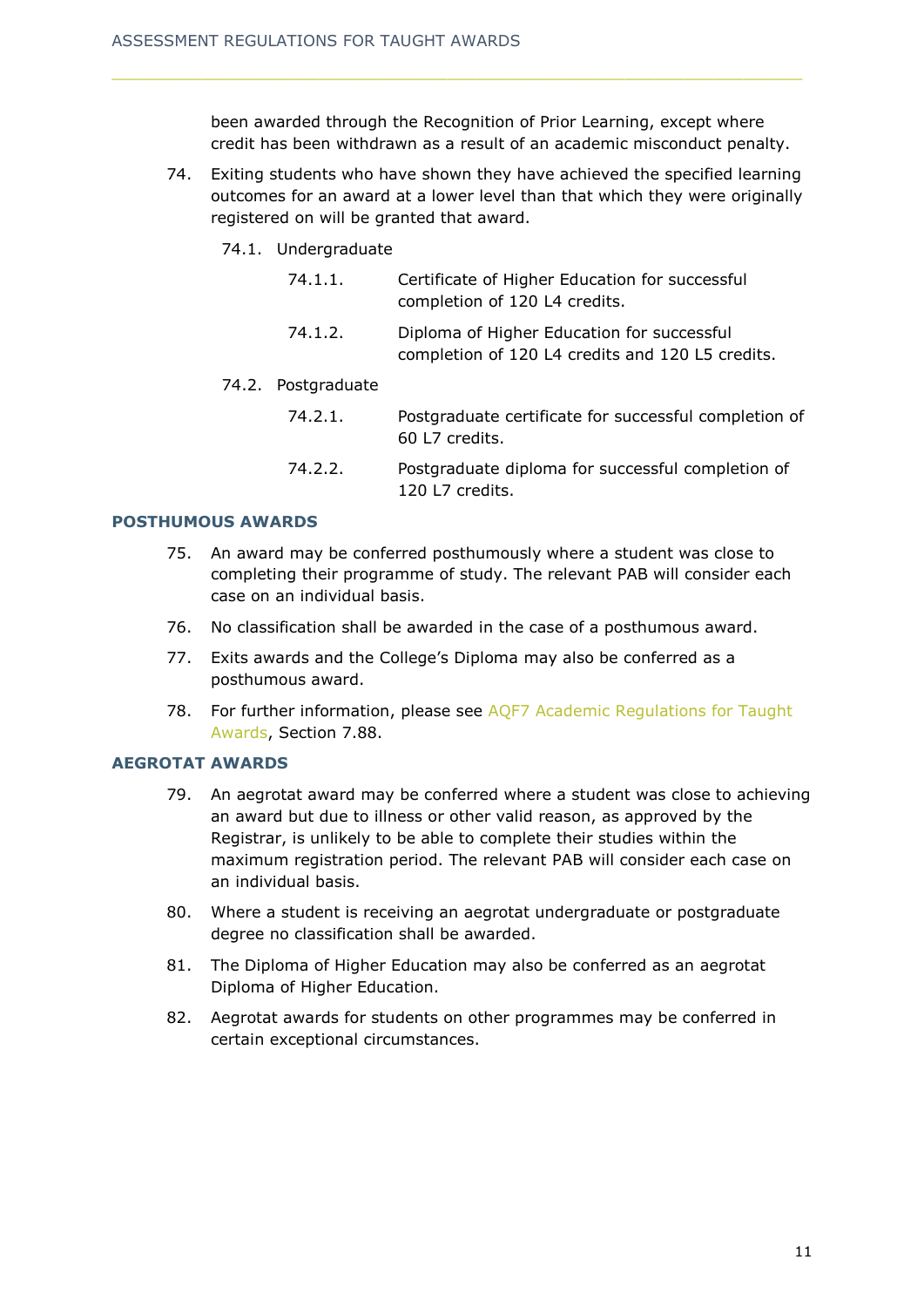| <b>Title: Assessment Regulations for Taught Awards</b> |                                                                                                                                                                                                                                      |                   |                                     |                                                           |                              |  |  |  |
|--------------------------------------------------------|--------------------------------------------------------------------------------------------------------------------------------------------------------------------------------------------------------------------------------------|-------------------|-------------------------------------|-----------------------------------------------------------|------------------------------|--|--|--|
| <b>Approved by: Academic Board</b>                     |                                                                                                                                                                                                                                      |                   |                                     |                                                           |                              |  |  |  |
| Version<br>number                                      | Date<br>approved                                                                                                                                                                                                                     | Date<br>published | Author                              | Location                                                  | Proposed next<br>review date |  |  |  |
| 3.2                                                    | June 2021                                                                                                                                                                                                                            | June 2021         | Director of<br>Academic<br>Services | Academic<br>Handbook;<br>Academic<br>Quality<br>Framework | August 2021                  |  |  |  |
| 3.1                                                    | March 2021                                                                                                                                                                                                                           | April 2021        | Director of<br>Academic<br>Services | Academic<br>Handbook;<br>Academic<br>Quality<br>Framework | August 2021                  |  |  |  |
| 3.0                                                    | January<br>2021                                                                                                                                                                                                                      | January<br>2021   | Director of<br>Academic<br>Services | Academic<br>Handbook;<br>Academic<br>Quality<br>Framework | August 2021                  |  |  |  |
| 2.1                                                    | January<br>2021                                                                                                                                                                                                                      | January<br>2021   | Director of<br>Academic<br>Services | Academic<br>Handbook;<br>Academic<br>Quality<br>Framework | August 2021                  |  |  |  |
| 2.0                                                    | September<br>2020                                                                                                                                                                                                                    | September<br>2020 | Head of<br>Quality<br>Assurance     | Academic<br>Handbook;<br>Academic<br>Quality<br>Framework | August 2021                  |  |  |  |
| 1.0                                                    | June 2019                                                                                                                                                                                                                            | $\blacksquare$    | Head of<br>Quality<br>Assurance     |                                                           | August 2021                  |  |  |  |
|                                                        |                                                                                                                                                                                                                                      |                   |                                     |                                                           |                              |  |  |  |
| Referenced<br>documents                                | AQF7 Academic Regulations for Taught Awards; Recognition for Prior<br>Learning; AQF4 Programme and Course Approval and Modifications; AQF 12<br>Assessment Boards; Assessment Regulations; Variance to Academic<br>Regulations Form. |                   |                                     |                                                           |                              |  |  |  |
| External<br>Reference<br>Point(s)                      |                                                                                                                                                                                                                                      |                   |                                     |                                                           |                              |  |  |  |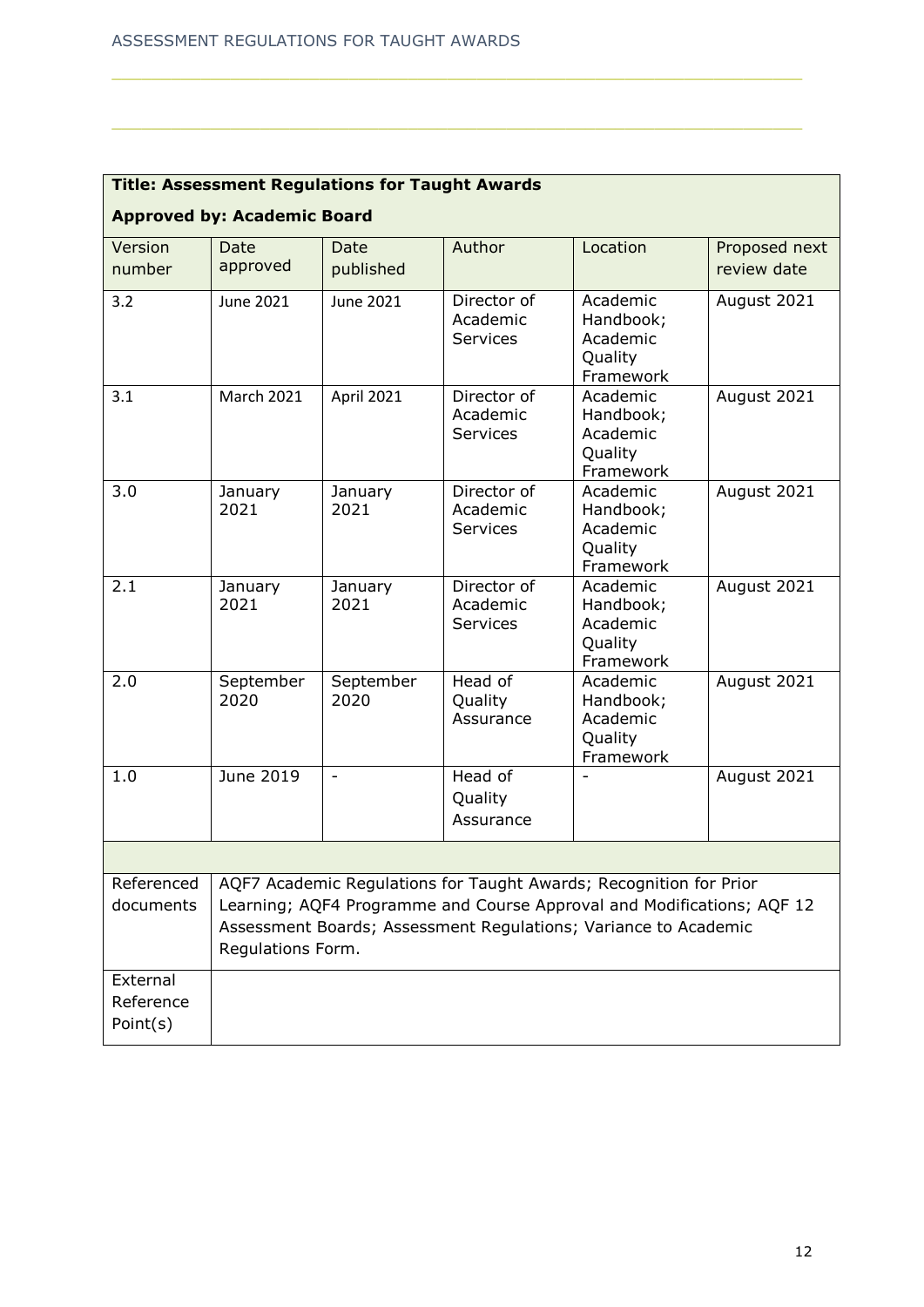

## **ANNEX A – GENERIC GRADE CRITERIA**

#### **LEVEL 4**

<span id="page-12-0"></span>

| <b>KNOWLEDGE AND UNDERSTANDING</b>                                                                                                                                        |                                                                                                                                                                           |                                                                                                                                                               |                                                                                                                                                                          |                                                                                                                                                                                              |                                                                                                                                                                              |                                                                                                 |  |
|---------------------------------------------------------------------------------------------------------------------------------------------------------------------------|---------------------------------------------------------------------------------------------------------------------------------------------------------------------------|---------------------------------------------------------------------------------------------------------------------------------------------------------------|--------------------------------------------------------------------------------------------------------------------------------------------------------------------------|----------------------------------------------------------------------------------------------------------------------------------------------------------------------------------------------|------------------------------------------------------------------------------------------------------------------------------------------------------------------------------|-------------------------------------------------------------------------------------------------|--|
| 100/90/85/80                                                                                                                                                              | 75/72                                                                                                                                                                     | 68/65/62                                                                                                                                                      | 58/55/52                                                                                                                                                                 | 48/45/42                                                                                                                                                                                     | 35                                                                                                                                                                           | 20/5/0                                                                                          |  |
| Exceptional breadth<br>and depth for work<br>at this level.                                                                                                               | Accurate and<br>coherent in breadth,<br>with depth in many<br>areas.                                                                                                      | Accurate in<br>breadth, with<br>depth in several<br>areas.                                                                                                    | Accurate, with<br>depth in some<br>aspects.                                                                                                                              | Largely accurate<br>across most areas,<br>with limited depth.                                                                                                                                | Inaccuracies/omissi<br>ons in some areas,<br>depth limited.                                                                                                                  | Substantial<br>inaccuracies,<br>omissions,<br>irrelevancies.                                    |  |
| Excellent<br>understanding of<br>concepts/theories<br>(some of them<br>abstract) and/or<br>current practice, and<br>several of their<br>applications and<br>implications. | Thorough<br>understanding of<br>concepts and theories<br>(some of them<br>abstract) and/or<br>current practice, and<br>some of their<br>implications and<br>applications. | Clear<br>understanding of<br>concepts and<br>theories (some of<br>them abstract)<br>and/or practice<br>and some of their<br>implications and<br>applications. | Satisfactory<br>understanding of<br>the relevant<br>concepts, theories<br>and/or practice;<br>Shows<br>some ability to<br>deal with<br>unfamiliar and<br>abstract ideas. | Adequate<br>understanding of<br>the main<br>concepts, theories,<br>and/or practice;<br>Engagement<br>with unfamiliar/<br>abstract ideas or<br>implications and<br>applications is<br>slight. | Occasional errors in<br>understanding of<br>main concepts,<br>theories and/or<br>practice; Struggles<br>to engage with<br>unfamiliar/ abstract<br>ideas and<br>complexities. | Substantial errors<br>in understanding of<br>concepts, theories<br>and/or practice, or<br>none. |  |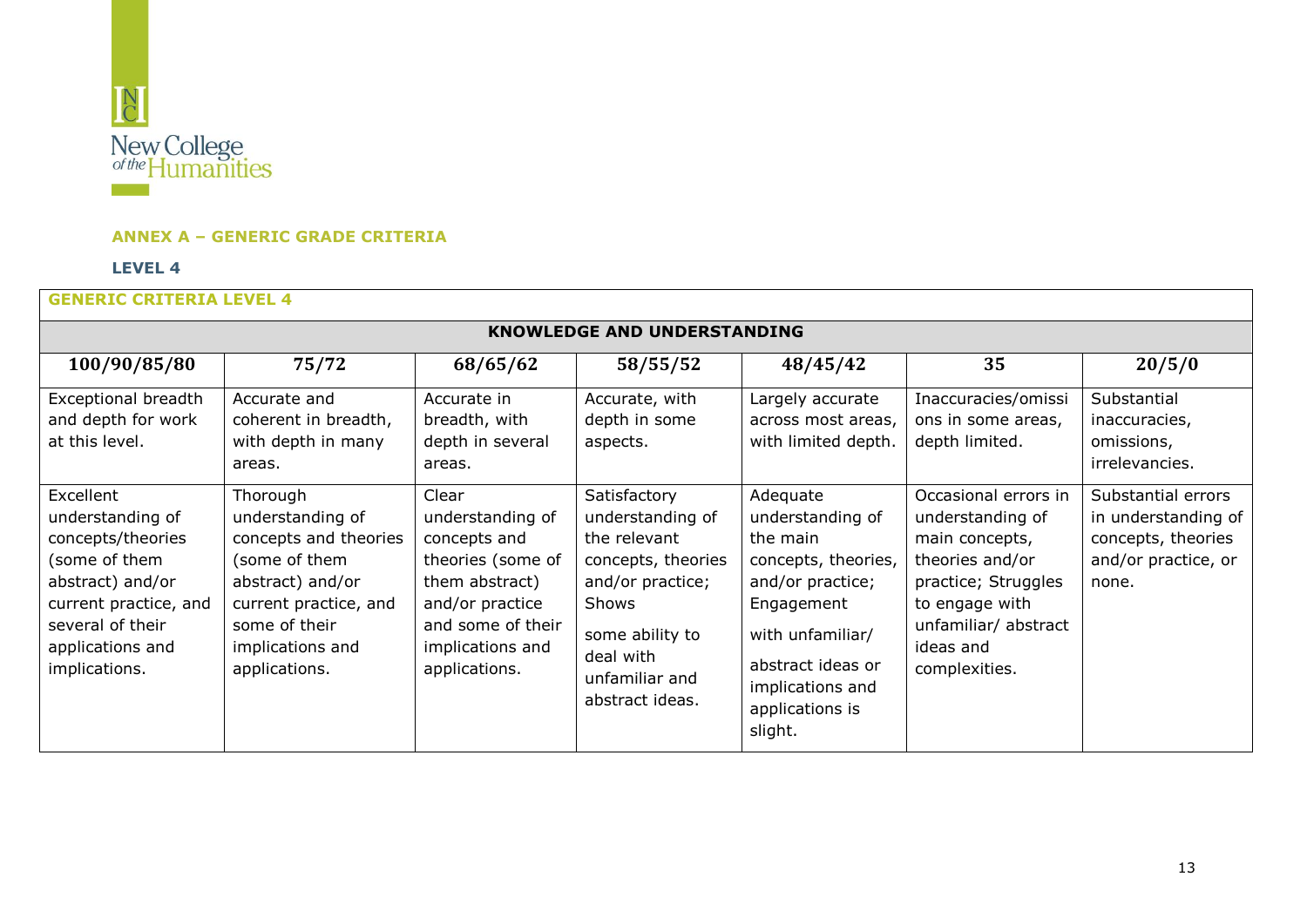| <b>SUBJECT SPECIFIC</b>                                                                                                                         |                                                                                                                                                |                                                                                                                                                                 |                                                                                                                                                             |                                                                                                              |                                                                                                  |                                                                                                                                             |  |
|-------------------------------------------------------------------------------------------------------------------------------------------------|------------------------------------------------------------------------------------------------------------------------------------------------|-----------------------------------------------------------------------------------------------------------------------------------------------------------------|-------------------------------------------------------------------------------------------------------------------------------------------------------------|--------------------------------------------------------------------------------------------------------------|--------------------------------------------------------------------------------------------------|---------------------------------------------------------------------------------------------------------------------------------------------|--|
| 100/90/85/80                                                                                                                                    | 75/72                                                                                                                                          | 68/65/62                                                                                                                                                        | 58/55/52                                                                                                                                                    | 48/45/42                                                                                                     | 35                                                                                               | 20/5/0                                                                                                                                      |  |
| Selects and applies<br>appropriate methods<br>to address/solve<br>complex and often<br>unfamiliar and<br>unpredictable<br>problems.             | Applies appropriate<br>methods to<br>address/solve<br>complex<br>issues/problems,<br>some unfamiliar/<br>Unpredictable.                        | Uses appropriate<br>given methods to<br>address complex<br>issues/<br>problems, some<br>unfamiliar<br>/unpredictable.                                           | Uses given<br>methods to<br>analyse issues/<br>problems, some<br>unfamiliar<br>/unpredictable and<br>complex.                                               | Analysis using<br>given methods is<br>adequate.                                                              | Superficial analysis.                                                                            | Analysis absent or<br>with significant<br>errors/<br>Omissions.                                                                             |  |
| Exceptional<br>judgement in<br>selection, analysis and<br>evaluation of<br>information and<br>application of learning<br>to different contexts. | Exercises judgement<br>in selection, analysis<br>and evaluation of<br>information and<br>application of<br>learning to a<br>different context. | Exercises<br>judgement in<br>selection and<br>analysis of<br>information, with<br>some evaluation,<br>and application of<br>learning in a<br>different context. | Satisfactory<br>selection and<br>analysis of<br>information, with<br>little evaluation;<br>Applies<br>some aspect of<br>learning in a<br>different context. | Limited ability to<br>apply learning to<br>complex,<br>unfamiliar or<br>unpredictable<br>contexts or issues. | Some failure to<br>apply learning<br>complex, unfamiliar<br>or unpredictable<br>issues/contexts. | Fails to apply<br>learning.                                                                                                                 |  |
| Excellent investigative<br>skills generate well-<br>founded and<br>evidenced conclusions<br>/practical solutions.                               | Thorough<br>investigation<br>generates well-<br>founded<br>conclusions/practical<br>solutions.                                                 | Investigation<br>generates well-<br>founded<br>conclusions<br>/practical<br>solutions.                                                                          | Investigation<br>generates some<br>conclusions/<br>practical solutions.                                                                                     | Tendency to<br>description and<br>reliance on<br>familiar/<br>given methods<br>and approaches.               | Overly descriptive<br>and reliant on<br>familiar/given<br>material or<br>approaches.             | Descriptive and<br>heavily reliant on<br>very restricted<br>range of<br>given/familiar<br>material and<br>approaches, poorly<br>understood. |  |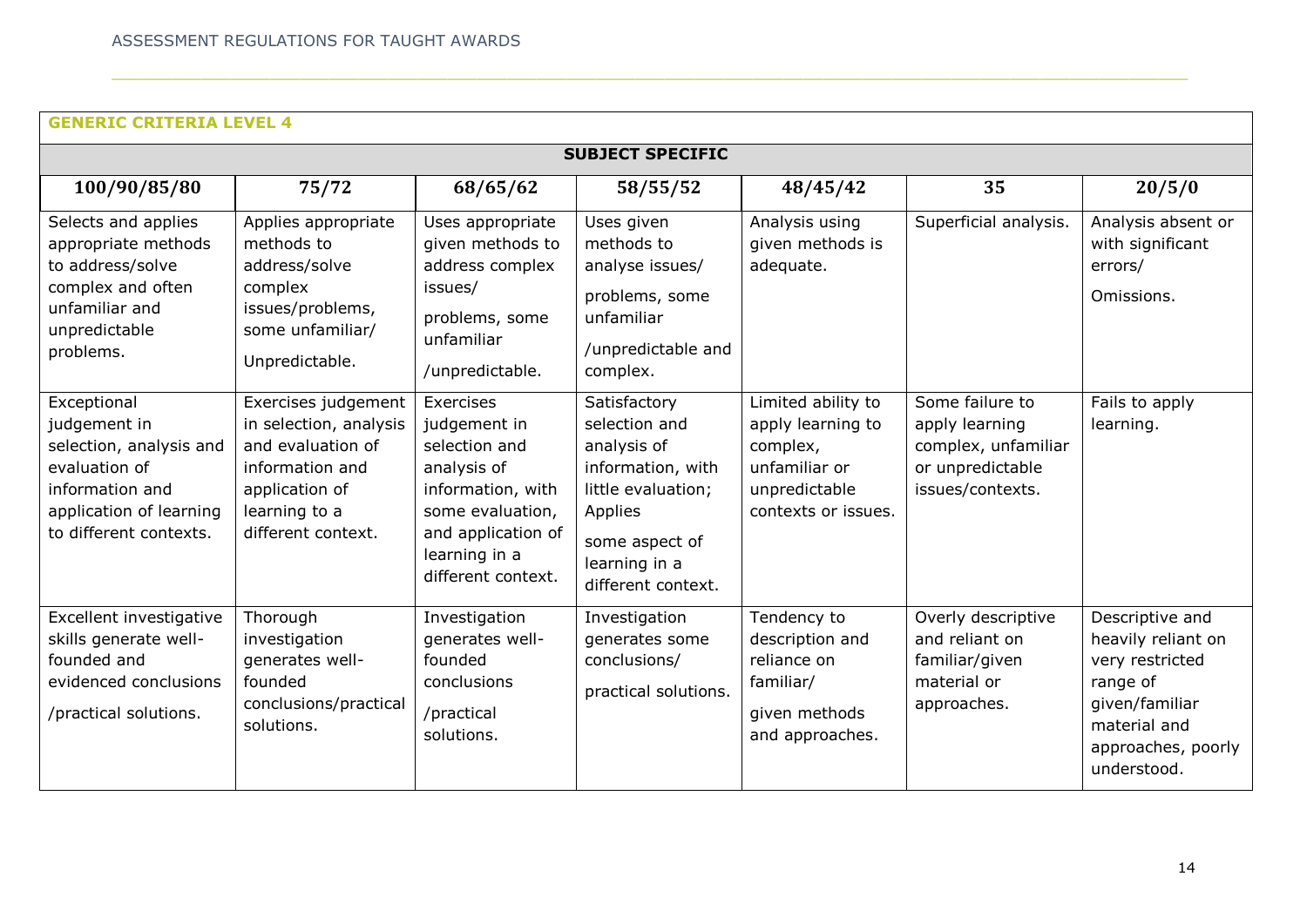| <b>SUBJECT SPECIFIC</b>                                                                                                                                             |                                                                                                                                                                                               |                                                                                                                                                                                                            |                                                                                                                                                                                                     |                                                                                                                                           |                                                                                                                                        |                                                                                                                                               |  |  |
|---------------------------------------------------------------------------------------------------------------------------------------------------------------------|-----------------------------------------------------------------------------------------------------------------------------------------------------------------------------------------------|------------------------------------------------------------------------------------------------------------------------------------------------------------------------------------------------------------|-----------------------------------------------------------------------------------------------------------------------------------------------------------------------------------------------------|-------------------------------------------------------------------------------------------------------------------------------------------|----------------------------------------------------------------------------------------------------------------------------------------|-----------------------------------------------------------------------------------------------------------------------------------------------|--|--|
|                                                                                                                                                                     |                                                                                                                                                                                               |                                                                                                                                                                                                            |                                                                                                                                                                                                     |                                                                                                                                           |                                                                                                                                        |                                                                                                                                               |  |  |
| 100/90/85/80                                                                                                                                                        | 75/72                                                                                                                                                                                         | 68/65/62                                                                                                                                                                                                   | 58/55/52                                                                                                                                                                                            | 48/45/42                                                                                                                                  | 35                                                                                                                                     | 20/5/0                                                                                                                                        |  |  |
| Explores and<br>evaluates<br>information/ideas<br>from a wide range of<br>sources (may include<br>primary sources).                                                 | Explores and<br>deploys information<br>from a wide range of<br>mostly secondary<br>sources.                                                                                                   | Locates and<br>organises a wide<br>range of<br>information/evide<br>nce.                                                                                                                                   | Locates and<br>organises a<br>satisfactory range<br>of<br>information/eviden<br>ce, some of it<br>beyond the<br>given/familiar.                                                                     | Locates and<br>organises an<br>acceptable range<br>0f<br>information/eviden<br>ce mostly from<br>given/<br>familiar secondary<br>sources. | Range of<br>information limited<br>to the familiar/<br>given with some<br>errors in<br>organisation.                                   | Range of<br>information<br>inadequate and<br>disorganised.                                                                                    |  |  |
| Competence in all the<br>required specialised<br>practical, technical,<br>creative, scholarly or<br>work-related skills.<br>exceeds expectations<br>for this level. | Competence in all<br>the required<br>specialised practical,<br>technical, creative,<br>scholarly or work-<br>related skills,<br>exceeds<br>expectations for this<br>level in some<br>aspects. | Competently uses<br>all the required<br>specialised<br>practical,<br>technical,<br>creative, scholarly<br>or work-related<br>skills, with<br>indications of<br>more developed<br>ability in some<br>areas. | Competently uses<br>all of the required<br>specialised<br>practical,<br>technical, creative,<br>scholarly or work-<br>related skills, with<br>more developed<br>capability in at<br>least one area. | Use of all the<br>required<br>specialised<br>practical,<br>technical, creative,<br>scholarly, or work-<br>related skills is<br>adequate.  | Use of some of the<br>required specialised<br>practical, technical,<br>creative, scholarly<br>or work-related<br>skills is inadequate. | Inadequate use of<br>many/all of the<br>required<br>specialised<br>practical, technical,<br>creative, scholarly<br>or work related<br>skills. |  |  |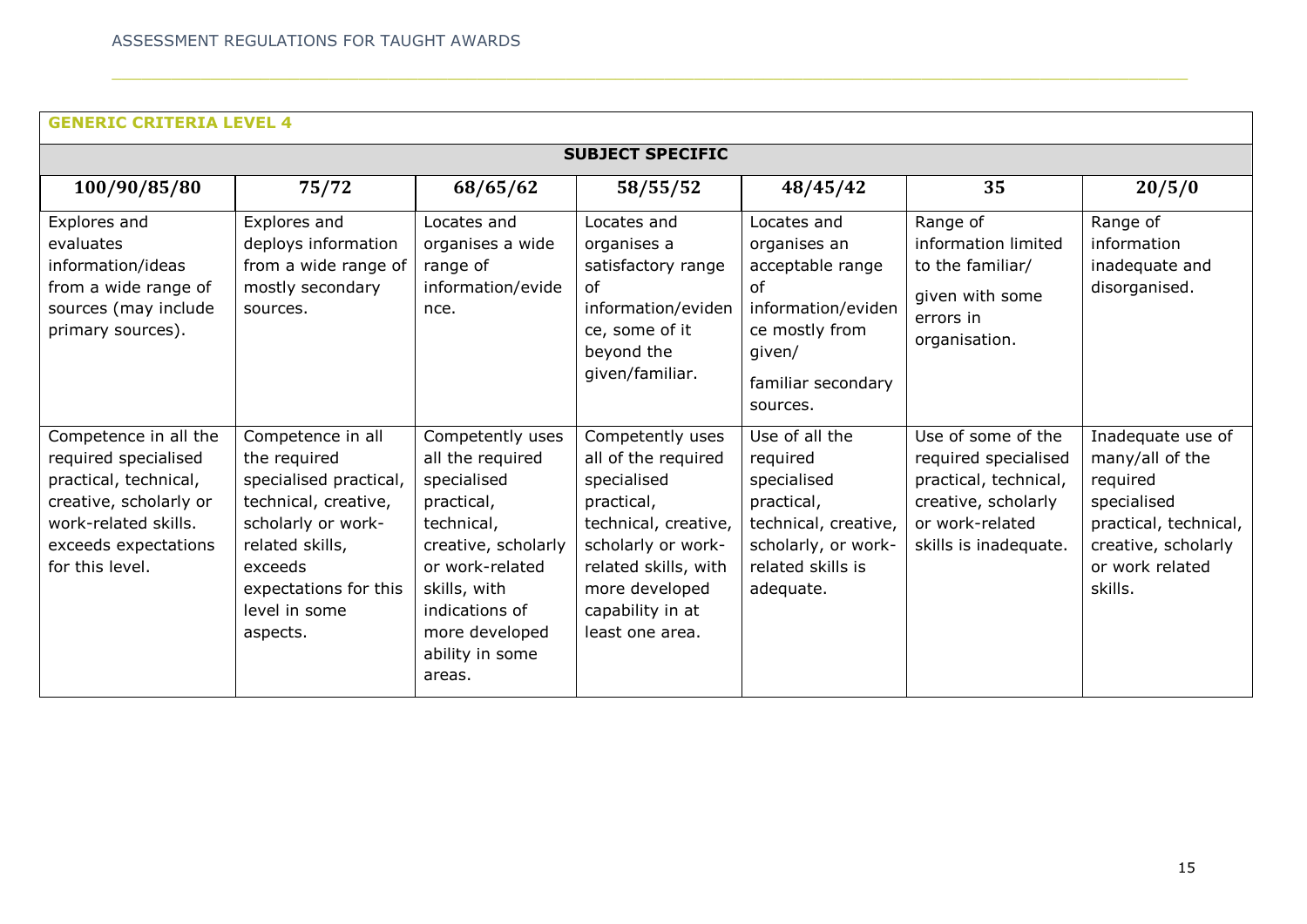| <b>TRANSFERABLE SKILLS</b>                                                                                                                            |                                                                                                                                    |                                                                                                                                              |                                                                                                                                      |                                                                                                                                        |                                                                                                                                                    |                                                                                                                |  |
|-------------------------------------------------------------------------------------------------------------------------------------------------------|------------------------------------------------------------------------------------------------------------------------------------|----------------------------------------------------------------------------------------------------------------------------------------------|--------------------------------------------------------------------------------------------------------------------------------------|----------------------------------------------------------------------------------------------------------------------------------------|----------------------------------------------------------------------------------------------------------------------------------------------------|----------------------------------------------------------------------------------------------------------------|--|
| 100/90/85/80                                                                                                                                          | 75/72                                                                                                                              | 68/65/62                                                                                                                                     | 58/55/52                                                                                                                             | 48/45/42                                                                                                                               | 35                                                                                                                                                 | 20/5/0                                                                                                         |  |
| Excellent presentation<br>and organisation of<br>work and lucid<br>communication in all<br>contexts.                                                  | Excellent<br>presentation and<br>organisation of work<br>and lucid<br>communication in<br>most contexts.                           | Presentation and<br>organisation of<br>work appropriate<br>to context and<br>purpose,<br>communication<br>clear.                             | Satisfactory<br>organisation and<br>presentation of<br>work,<br>communications<br>mostly appropriate<br>to the<br>context/purpose.   | Organisation and<br>presentation of<br>work and<br>communications<br>adequate in most<br>contexts; some<br>mistakes/irrelevan<br>cies. | Elements of<br>disorganisation/<br>poor presentation/<br>poor or<br>inappropriate<br>communication or<br>expression.                               | Work is<br>disorganised,<br>poorly presented<br>with poor<br>inappropriate<br>communication<br>and expression. |  |
| Exemplary<br>referencing/citation.                                                                                                                    | Extensive, accurate<br>referencing/citation.                                                                                       | Referencing<br>consistent and<br>accurate.                                                                                                   | Referencing<br>mostly<br>consistent/accurat<br>e.                                                                                    | Some errors in<br>referencing.                                                                                                         | Errors/omissions in<br>referencing, or<br>none.                                                                                                    | Substantial errors<br>in referencing, or<br>none.                                                              |  |
| Work demonstrates<br>independence and<br>initiative beyond level<br>expectations, setting<br>objectives and taking<br>responsibility for<br>outcomes. | Work demonstrates<br>independence and<br>some initiative in<br>setting objectives<br>and taking<br>responsibility for<br>outcomes. | Work<br>demonstrates<br>independence in<br>setting some<br>objectives beyond<br>those given and<br>taking<br>responsibility for<br>outcomes. | Work<br>demonstrates<br>satisfactory<br>independence in<br>addressing<br>objectives and<br>taking<br>responsibility for<br>outcomes. | Work<br>demonstrates<br>adequate<br>independence in<br>taking<br>responsibility for<br>outcomes.                                       | Work demonstrates<br>insufficient<br>independence in<br>attempting to<br>address given<br>objectives and<br>taking responsibility<br>for outcomes. | Work fails to<br>address objectives<br>and take<br>responsibility for<br>outcomes.                             |  |
| Evidences developed<br>team-working and<br>indications of<br>leadership ability.                                                                      | Evidences developed<br>team-working skills.                                                                                        | Evidences a high<br>level of team-<br>working skills.                                                                                        | Evidences team-<br>working and basic<br>leadership skills.                                                                           | Tendency to rely<br><b>on</b><br>support/direction<br>from others.                                                                     | Over-reliance on<br>support/direction<br>from others.                                                                                              | Fails to engage in<br>/shows deficiencies<br>in team working.                                                  |  |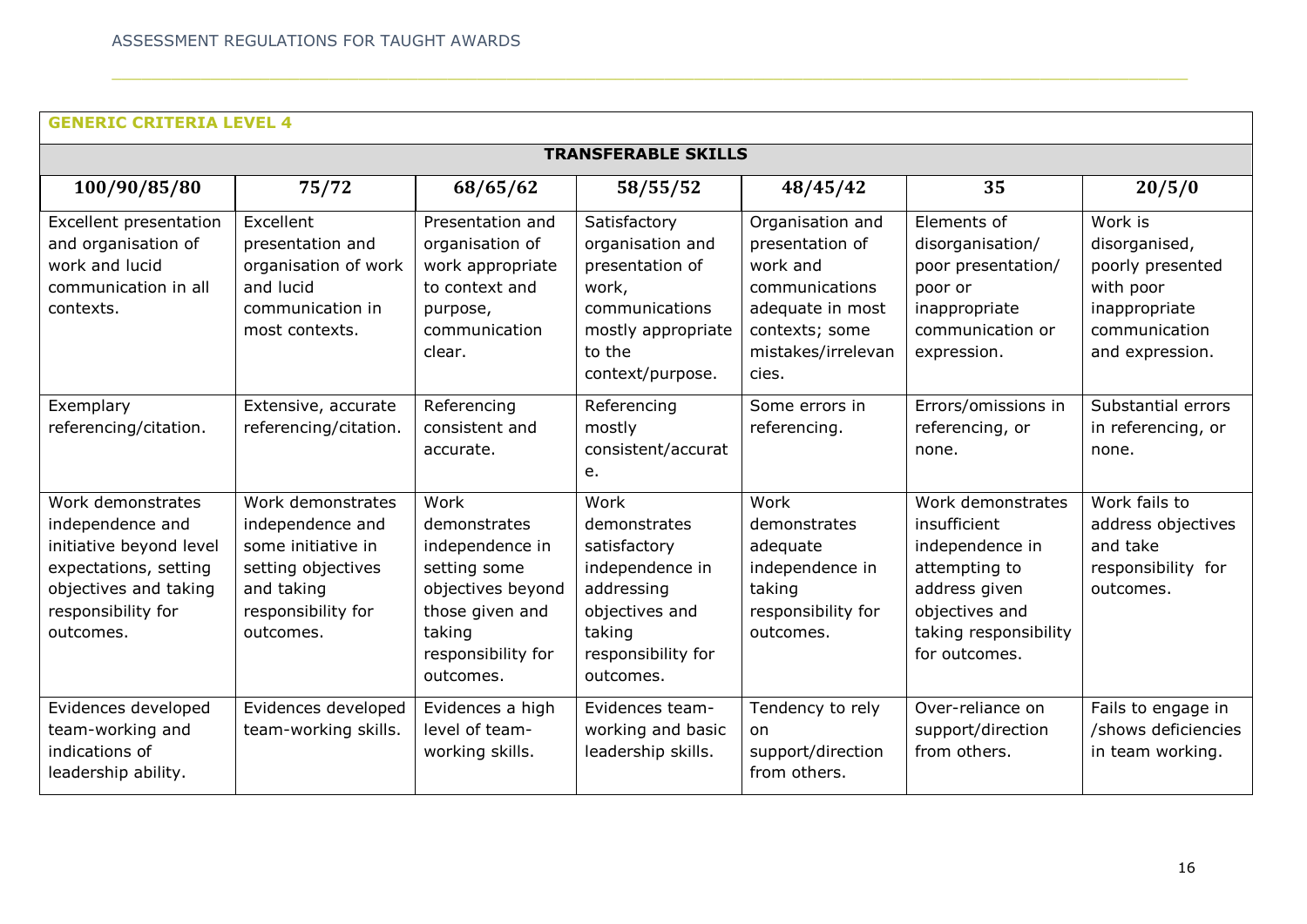| <b>GENERIC CRITERIA LEVEL 4</b>                                        |                                                                         |                                                              |                                                   |                                         |                                      |                                                     |  |  |
|------------------------------------------------------------------------|-------------------------------------------------------------------------|--------------------------------------------------------------|---------------------------------------------------|-----------------------------------------|--------------------------------------|-----------------------------------------------------|--|--|
| <b>TRANSFERABLE SKILLS</b>                                             |                                                                         |                                                              |                                                   |                                         |                                      |                                                     |  |  |
| 100/90/85/80                                                           | 75/72                                                                   | 68/65/62                                                     | 58/55/52                                          | 48/45/42                                | 35                                   | 20/5/0                                              |  |  |
| Critical reflection/self-<br>evaluation exceptional<br>for this level. | Reflection and self-<br>evaluation often<br>critical and<br>insightful. | Reflection<br>generates a<br>number of critical<br>insights. | Satisfactory<br>reflection with<br>some insights. | Limited reflection<br>with few insights | Minimal reflection<br>lacks insight. | Reflection<br>inadequate/absent<br>with no insight. |  |  |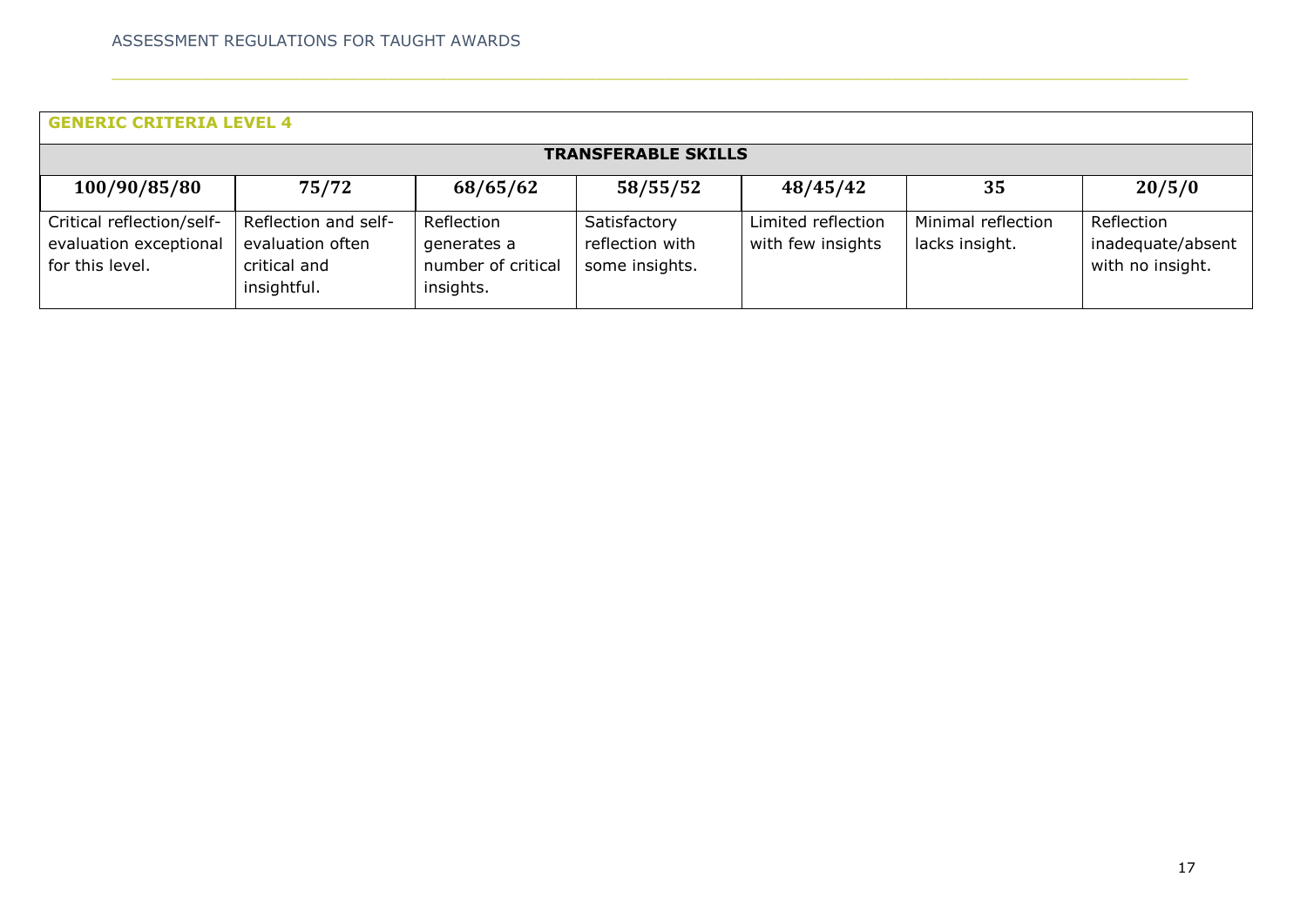# **LEVEL 5**

| <b>GENERIC CRITERIA LEVEL 5</b>                                                                                                                             |                                                                                                                                                            |                                                                                                                                                        |                                                                                                                                                                                                                                  |                                                                                                                                                                                                            |                                                                                                                                                                                                   |                                                                                                                                                                                                    |  |  |  |
|-------------------------------------------------------------------------------------------------------------------------------------------------------------|------------------------------------------------------------------------------------------------------------------------------------------------------------|--------------------------------------------------------------------------------------------------------------------------------------------------------|----------------------------------------------------------------------------------------------------------------------------------------------------------------------------------------------------------------------------------|------------------------------------------------------------------------------------------------------------------------------------------------------------------------------------------------------------|---------------------------------------------------------------------------------------------------------------------------------------------------------------------------------------------------|----------------------------------------------------------------------------------------------------------------------------------------------------------------------------------------------------|--|--|--|
| <b>KNOWLEDGE AND UNDERSTANDING</b>                                                                                                                          |                                                                                                                                                            |                                                                                                                                                        |                                                                                                                                                                                                                                  |                                                                                                                                                                                                            |                                                                                                                                                                                                   |                                                                                                                                                                                                    |  |  |  |
| 100/90/85/80                                                                                                                                                | 75/72                                                                                                                                                      | 68/65/62                                                                                                                                               | 58/55/52                                                                                                                                                                                                                         | 48/45/42                                                                                                                                                                                                   | 35                                                                                                                                                                                                | 20/5/0                                                                                                                                                                                             |  |  |  |
| Exceptional breadth<br>and depth.                                                                                                                           | Accurate and<br>coherent in<br>breadth, with<br>depth in most<br>areas.                                                                                    | Accurate in<br>breadth, with<br>depth in many<br>areas.                                                                                                | Accurate, with<br>depth in several<br>aspects.                                                                                                                                                                                   | Largely accurate<br>across most<br>areas, with<br>limited depth.                                                                                                                                           | Accuracy limited in<br>breadth and depth;<br>Some inaccuracies/<br>omissions.                                                                                                                     | Superficial/partial with<br>substantial<br>inaccuracies/omissions/i<br>rrelevancies.                                                                                                               |  |  |  |
| Highly developed<br>critical understanding<br>of abstract concepts,<br>theories and/or<br>cutting-edge practice,<br>their implications and<br>applications. | Developed<br>understanding of<br>abstract<br>concepts,<br>theories and/or<br>current practice<br>and several of<br>their implications<br>and applications. | Thorough<br>understanding of<br>abstract<br>concepts,<br>theories and/or<br>current practice<br>and some of their<br>implications and<br>applications. | Satisfactory<br>understanding of<br>the relevant<br>concepts,<br>theories and/or<br>practice and their<br>main implications<br>and applications;<br>Understanding of<br>more abstract<br>aspects<br>sometimes less<br>developed. | Adequate<br>understanding of<br>the main<br>concepts,<br>theories and/or<br>practice. Limited<br>ability to deal<br>with abstract or<br>unfamiliar ideas<br>and their<br>implications and<br>applications. | Engagement with<br>unfamiliar/abstract<br>ideas or<br>implications and<br>applications is<br>slight.<br>Understanding of<br>main concepts,<br>theories and/or<br>practice not wholly<br>accurate. | Substantial errors in<br>understanding of<br>concepts, theories<br>and/or practice, or<br>none; Fails to engage<br>with/address<br>complex/abstract/unfam<br>iliar ideas or their<br>implications. |  |  |  |

| <b>GENERIC CRITERIA LEVEL 5</b>                                                                                         |                                                                                                    |                                                                                                            |                                                                                                             |                                                                                                                     |                                                                                                                    |                                                         |  |  |
|-------------------------------------------------------------------------------------------------------------------------|----------------------------------------------------------------------------------------------------|------------------------------------------------------------------------------------------------------------|-------------------------------------------------------------------------------------------------------------|---------------------------------------------------------------------------------------------------------------------|--------------------------------------------------------------------------------------------------------------------|---------------------------------------------------------|--|--|
| <b>SUBJECT SPECIFIC</b>                                                                                                 |                                                                                                    |                                                                                                            |                                                                                                             |                                                                                                                     |                                                                                                                    |                                                         |  |  |
| 100/90/85/80                                                                                                            | 75/72                                                                                              | 68/65/62                                                                                                   | 58/55/52                                                                                                    | 48/45/42                                                                                                            | 35                                                                                                                 | 20/5/0                                                  |  |  |
| Applies and refines<br>appropriate methods<br>to address/solve<br>complex, unfamiliar<br>and unpredictable<br>problems. | Selects and<br>applies<br>appropriate<br>methods to<br>address/solve<br>complex,<br>unfamiliar and | Applies<br>appropriate<br>methods to<br>address/ solve<br>complex issues<br>/problems, some<br>unfamiliar/ | Uses appropriate<br>(largely given)<br>methods to<br>analyse<br>unfamiliar/<br>unpredictable<br>and complex | Uses appropriate<br>given methods<br>to analyse<br>unfamiliar/<br>unpredictable<br>issues/problems,<br>with limited | Superficial<br>analysis of<br>unfamiliar/<br>unpredictable<br>issues/problems,<br>lacking in<br>evaluation; Little | Relies on description,<br>no analysis or<br>evaluation. |  |  |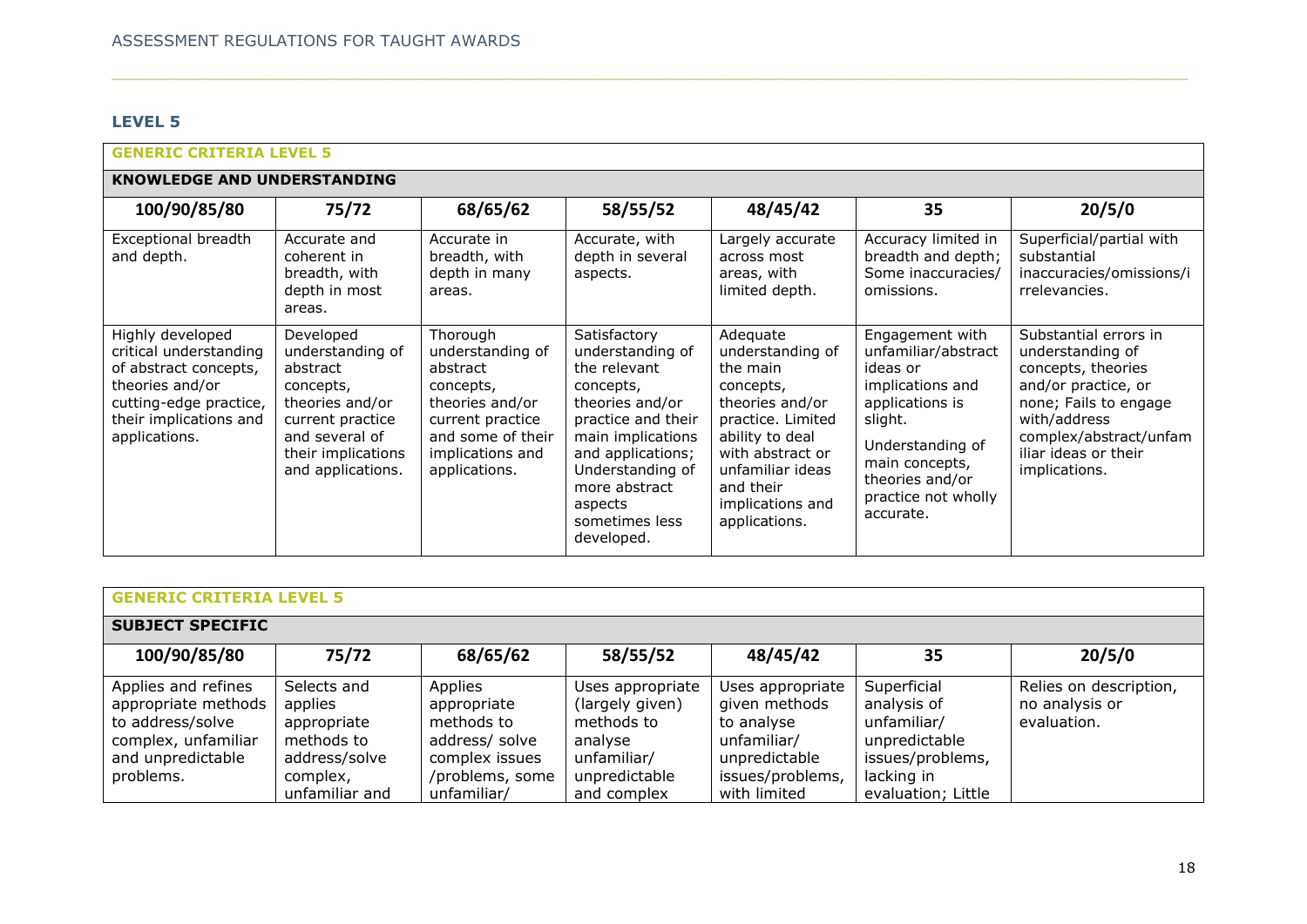| <b>SUBJECT SPECIFIC</b>                                                                                                                                                     |                                                                                                                                                                   |                                                                                                                                                                                             |                                                                                                                                     |                                                                                                |                                                                                                             |                                                                                                                            |  |  |  |
|-----------------------------------------------------------------------------------------------------------------------------------------------------------------------------|-------------------------------------------------------------------------------------------------------------------------------------------------------------------|---------------------------------------------------------------------------------------------------------------------------------------------------------------------------------------------|-------------------------------------------------------------------------------------------------------------------------------------|------------------------------------------------------------------------------------------------|-------------------------------------------------------------------------------------------------------------|----------------------------------------------------------------------------------------------------------------------------|--|--|--|
| 100/90/85/80                                                                                                                                                                | 75/72                                                                                                                                                             | 68/65/62                                                                                                                                                                                    | 58/55/52                                                                                                                            | 48/45/42                                                                                       | 35                                                                                                          | 20/5/0                                                                                                                     |  |  |  |
|                                                                                                                                                                             | unpredictable<br>issues/problems.                                                                                                                                 | unpredictable.                                                                                                                                                                              | issues<br>/problems, with<br>some evaluation<br>and reformatting<br>of information.                                                 | evaluation.                                                                                    | attempt to apply<br>prior learning to<br>new contexts.                                                      |                                                                                                                            |  |  |  |
| <b>Exceptional critical</b><br>judgement in<br>analysis, evaluation<br>and reformatting of<br>information and<br>application of prior<br>learning in differing<br>contexts. | Critical<br>judgement in<br>analysis,<br>evaluation and<br>reformatting of<br>information and<br>application of<br>prior learning in<br>different<br>contexts.    | Largely<br>consistent and<br>critical<br>judgement in<br>analysis,<br>evaluation and<br>reformatting of<br>information and<br>application of<br>prior learning in<br>different<br>contexts. | Applies some<br>aspects of prior<br>learning to<br>different<br>contexts.                                                           | Limited<br>application of<br>prior learning to<br>new contexts.                                |                                                                                                             | Fails to apply learning<br>to different contexts.                                                                          |  |  |  |
| Excellent<br>investigative skills,<br>and research skills<br>beyond expectations<br>for this level.                                                                         | Systematic and<br>thorough<br>investigation<br>qenerates well-<br>founded<br>conclusions/prac<br>tical solutions<br>showing some<br>originality or<br>creativity. | Thorough<br>investigation<br>qenerates well-<br>founded<br>conclusions<br>/practical<br>solutions with<br>some aspect of<br>creativity or<br>originality.                                   | Investigation<br>generates<br>satisfactory<br>conclusions/<br>practical<br>solutions with<br>limited<br>creativity/<br>originality. | Tendency to<br>description and<br>reliance on<br>familiar /given<br>material or<br>approaches. | More descriptive<br>than analytical<br>and tends to rely<br>on familiar/given<br>material or<br>approaches. | Poor investigation with<br>erroneous conclusions/<br>practical solutions, or<br>none, inadequately<br>arqued or evidenced. |  |  |  |
| Creative/original<br>conclusions or<br>practical solutions<br>are convincingly                                                                                              | Explores and<br>evaluates<br>information from<br>a wide range of                                                                                                  | Locates and<br>explores a wide<br>range of<br>information/evid                                                                                                                              | Locates and<br>organises a<br>satisfactory<br>range of                                                                              | <b>Basic</b><br>investigation<br>generates<br>adequate,                                        | <b>Basic</b><br>investigation<br>generates few or<br>partial and often                                      | Relies on inadequate<br>range of poor-quality<br>information,<br>inaccurately                                              |  |  |  |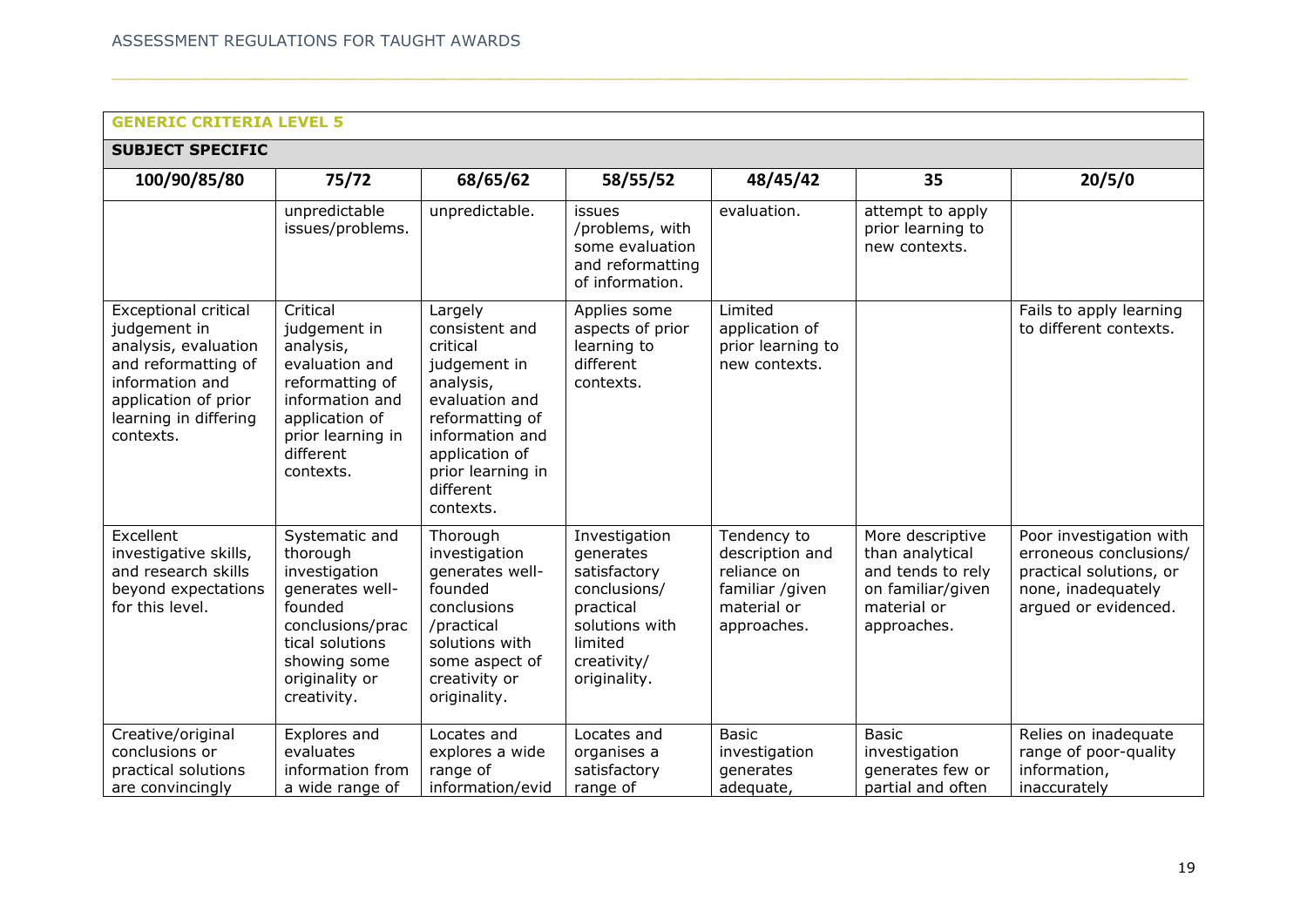| <b>SUBJECT SPECIFIC</b>                                                                                                                                                                            |                                                                                                                                                                                                                                                                                                        |                                                                                                                                                                                                                                                                                                                   |                                                                                                                                                                                                                                                                                                              |                                                                                                                                          |                                                                                                                                            |                                                                                                                                                                                                              |  |  |  |
|----------------------------------------------------------------------------------------------------------------------------------------------------------------------------------------------------|--------------------------------------------------------------------------------------------------------------------------------------------------------------------------------------------------------------------------------------------------------------------------------------------------------|-------------------------------------------------------------------------------------------------------------------------------------------------------------------------------------------------------------------------------------------------------------------------------------------------------------------|--------------------------------------------------------------------------------------------------------------------------------------------------------------------------------------------------------------------------------------------------------------------------------------------------------------|------------------------------------------------------------------------------------------------------------------------------------------|--------------------------------------------------------------------------------------------------------------------------------------------|--------------------------------------------------------------------------------------------------------------------------------------------------------------------------------------------------------------|--|--|--|
| 100/90/85/80                                                                                                                                                                                       | 75/72                                                                                                                                                                                                                                                                                                  | 68/65/62                                                                                                                                                                                                                                                                                                          | 58/55/52                                                                                                                                                                                                                                                                                                     | 48/45/42                                                                                                                                 | 35                                                                                                                                         | 20/5/0                                                                                                                                                                                                       |  |  |  |
| justified/<br>argued/evidenced.                                                                                                                                                                    | sources, both<br>primary and<br>secondary (some<br>may be at the<br>forefront of<br>knowledge<br>/practice).                                                                                                                                                                                           | ence with some<br>use of primary<br>sources.                                                                                                                                                                                                                                                                      | information/evid<br>ence, with<br>limited use of<br>primary sources.                                                                                                                                                                                                                                         | mainly derivative<br>conclusions/prac<br>tical solutions,<br>adequately<br>arqued/evidence<br>d.                                         | derivative<br>conclusions/practi<br>cal solutions,<br>insufficiently<br>argued/evidenced                                                   | understood/ organised.                                                                                                                                                                                       |  |  |  |
| Exemplary<br>exploration and<br>evaluation of<br>information/ideas<br>from an extensive<br>range of sources,<br>including primary<br>sources (may be at<br>the forefront of<br>knowledge/practice) | Competence,<br>within broad<br>parameters, in<br>all the required<br>specialised<br>practical,<br>technical,<br>creative,<br>scholarly or<br>work-related<br>skills, exceeds<br>level<br>expectations in<br>some aspects<br>and shows<br>awareness of<br>professional<br>contexts and<br>expectations. | Competence,<br>within broad<br>parameters, in<br>all the required<br>specialised<br>practical,<br>technical,<br>creative,<br>scholarly or<br>work-related<br>skills, with<br>indications of<br>more developed<br>ability in some<br>areas and an<br>awareness of<br>professional<br>contexts and<br>expectations. | Achieves a basic<br>level of<br>competence in<br>all the required<br>specialised<br>practical,<br>technical,<br>creative,<br>scholarly or<br>work-related<br>skills, with more<br>developed<br>capability in at<br>least one area<br>and an<br>awareness of<br>professional<br>contexts and<br>expectations. | Locates and<br>organises an<br>acceptable range<br>Ωf<br>information/evid<br>ence often from<br>given/ familiar<br>secondary<br>sources. | Range of<br>information<br>/evidence limited,<br>mostly from<br>familiar /given<br>secondary<br>sources,<br>sometimes poorly<br>organised. | Fails to achieve basic<br>competence in the<br>required specialised<br>practical, technical,<br>creative, scholarly or<br>work-related skills; no<br>awareness of<br>professional contexts<br>/expectations. |  |  |  |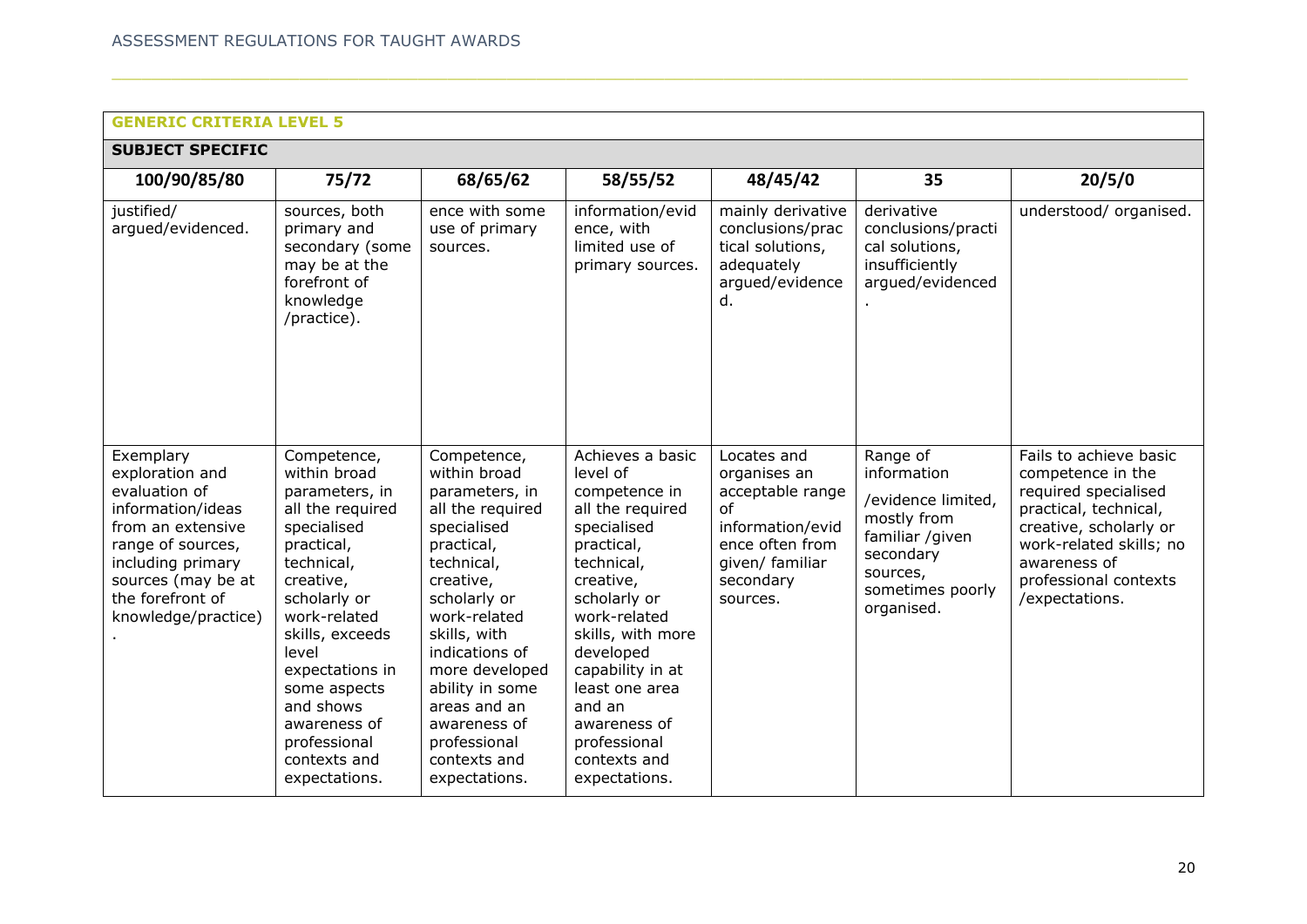# **SUBJECT SPECIFIC**

| 100/90/85/80                                                                                                                                                                                                                                                                                              | 75/72 | 68/65/62 | 58/55/52 | 48/45/42                                                                                                                                                                                                                            | 35                                                                                                                                                                                                                                                                   | 20/5/0 |
|-----------------------------------------------------------------------------------------------------------------------------------------------------------------------------------------------------------------------------------------------------------------------------------------------------------|-------|----------|----------|-------------------------------------------------------------------------------------------------------------------------------------------------------------------------------------------------------------------------------------|----------------------------------------------------------------------------------------------------------------------------------------------------------------------------------------------------------------------------------------------------------------------|--------|
| Consistent<br>competence, within<br>broad parameters,<br>in all the required<br>specialised practical,<br>technical, creative,<br>scholarly or work-<br>related skills, with<br>indications of<br>exceptional ability in<br>some and<br>understanding of<br>professional<br>contexts and<br>expectations. |       |          |          | Achieves basic<br>competence in<br>all the required<br>specialised<br>practical,<br>technical,<br>creative,<br>scholarly or<br>work-related<br>skills, with little<br>awareness of<br>professional<br>contexts and<br>expectations. | Marginally fails to<br>achieve basic<br>competence in<br>(some of) the<br>required<br>specialised<br>practical,<br>technical,<br>creative, scholarly<br>or work-related<br>skills, with only<br>slight awareness<br>of professional<br>contexts and<br>expectations. |        |

| <b>GENERIC CRITERIA LEVEL 5</b>                                                                         |                                                                                                          |                                                                                                                  |                                                                                                                                    |                                                                                                                                                |                                                                                                                      |                                                                                                       |  |  |  |
|---------------------------------------------------------------------------------------------------------|----------------------------------------------------------------------------------------------------------|------------------------------------------------------------------------------------------------------------------|------------------------------------------------------------------------------------------------------------------------------------|------------------------------------------------------------------------------------------------------------------------------------------------|----------------------------------------------------------------------------------------------------------------------|-------------------------------------------------------------------------------------------------------|--|--|--|
| <b>TRANSFERABLE SKILLS</b>                                                                              |                                                                                                          |                                                                                                                  |                                                                                                                                    |                                                                                                                                                |                                                                                                                      |                                                                                                       |  |  |  |
| 100/90/85/80                                                                                            | 75/72                                                                                                    | 68/65/62                                                                                                         | 58/55/52                                                                                                                           | 48/45/42                                                                                                                                       | 35                                                                                                                   | 20/5/0                                                                                                |  |  |  |
| Excellent<br>presentation and<br>organisation of work<br>and lucid<br>communication in all<br>contexts. | Excellent<br>presentation and<br>organisation of<br>work and lucid<br>communication in<br>most contexts. | Presentation and<br>organisation of<br>work appropriate<br>to context and<br>purpose,<br>communication<br>clear. | Satisfactory<br>organisation and<br>presentation of<br>work,<br>communications<br>mostly<br>appropriate to the<br>context/purpose. | Organisation and<br>presentation of<br>work and<br>communications<br>adequate in most<br>contexts, with<br>some<br>mistakes/irreleva<br>ncies. | Elements of<br>disorganisation/po<br>or presentation/<br>poor or<br>inappropriate<br>communication or<br>expression. | Work is disorganised,<br>poorly presented with<br>poor/inappropriate<br>expression/<br>communication. |  |  |  |
| Exemplary                                                                                               | Referencing/citati                                                                                       | Referencing/citati                                                                                               | Referencing/citati                                                                                                                 | Some errors in                                                                                                                                 | Errors/omissions in                                                                                                  | Substantial errors in                                                                                 |  |  |  |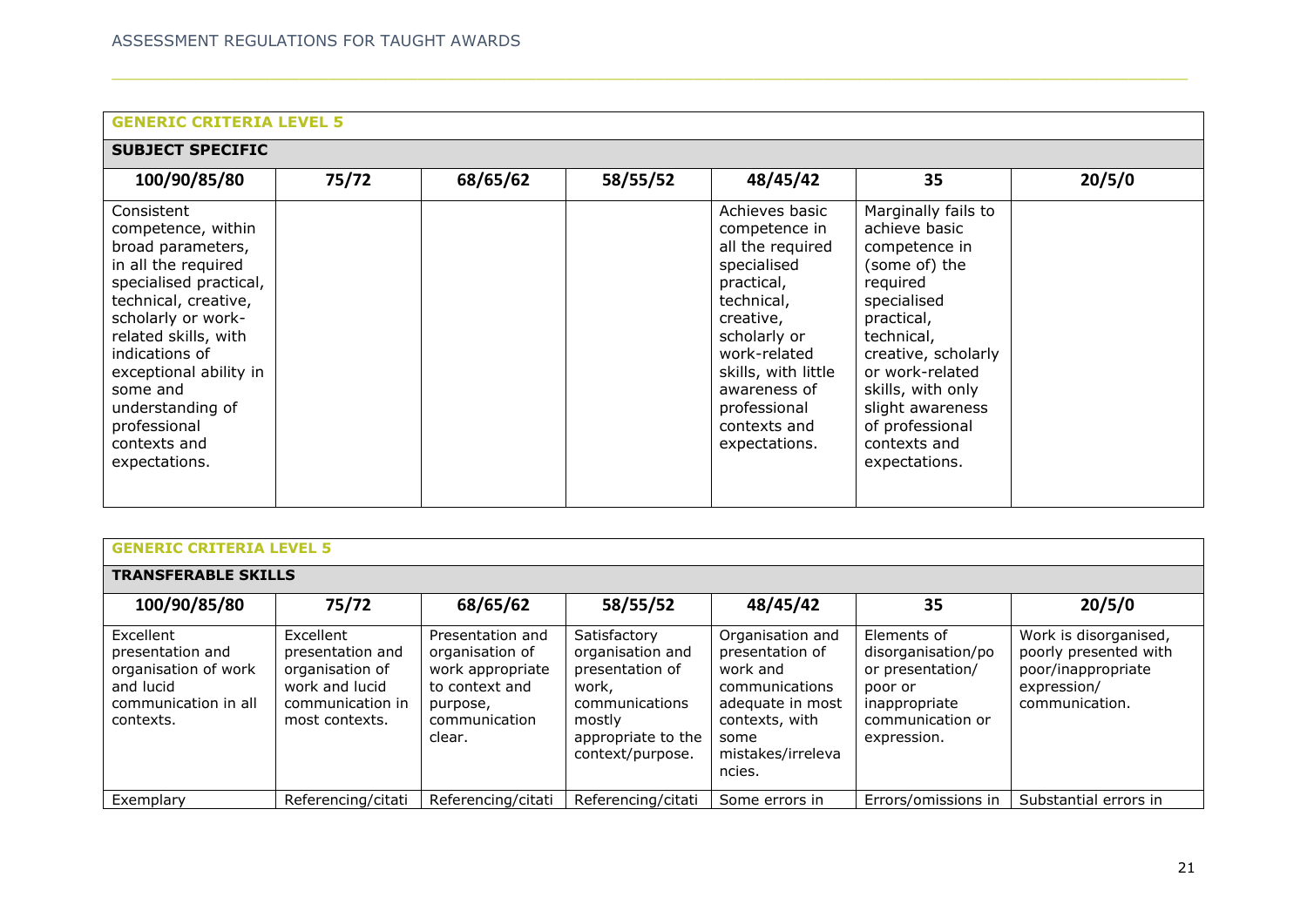| <b>TRANSFERABLE SKILLS</b>                                                                                                            |                                                                                                                                                         |                                                                                                                                                                      |                                                                                                                                                                   |                                                                                                                                                                                                             |                                                                                                                                                                                                                 |                                                                                                                    |  |  |
|---------------------------------------------------------------------------------------------------------------------------------------|---------------------------------------------------------------------------------------------------------------------------------------------------------|----------------------------------------------------------------------------------------------------------------------------------------------------------------------|-------------------------------------------------------------------------------------------------------------------------------------------------------------------|-------------------------------------------------------------------------------------------------------------------------------------------------------------------------------------------------------------|-----------------------------------------------------------------------------------------------------------------------------------------------------------------------------------------------------------------|--------------------------------------------------------------------------------------------------------------------|--|--|
| 100/90/85/80                                                                                                                          | 75/72                                                                                                                                                   | 68/65/62                                                                                                                                                             | 58/55/52                                                                                                                                                          | 48/45/42                                                                                                                                                                                                    | 35                                                                                                                                                                                                              | 20/5/0                                                                                                             |  |  |
| referencing/citation.                                                                                                                 | on<br>comprehensive.                                                                                                                                    | on consistent and<br>accurate.                                                                                                                                       | on largely<br>consistent<br>/accurate.                                                                                                                            | referencing/citati<br>on.                                                                                                                                                                                   | referencing/citation<br>, or none.                                                                                                                                                                              | referencing/citation, or<br>none.                                                                                  |  |  |
| Work demonstrates<br>autonomy and<br>initiative in setting<br>challenging objectives<br>and taking<br>accountability for<br>outcomes. | Work<br>demonstrates<br>independence and<br>some initiative in<br>setting<br>challenging<br>objectives and<br>taking<br>accountability for<br>outcomes. | Work<br>demonstrates<br>independence and<br>occasional<br>initiative in<br>setting objectives<br>beyond those<br>given and taking<br>accountability for<br>outcomes. | Work<br>demonstrates<br>satisfactory<br>independence in<br>addressing<br>objectives (some<br>beyond those<br>given) and taking<br>responsibility for<br>outcomes. | Work<br>demonstrates<br>adequate<br>independence in<br>addressing given<br>objectives and<br>taking some<br>responsibility for<br>outcomes;<br>Tendency to rely<br>on support<br>/direction from<br>others. | Work demonstrates<br>insufficient<br>independence in<br>attempting to<br>address given<br>objectives and<br>taking<br>responsibility for<br>outcomes; Over-<br>reliance on<br>support/direction<br>from others. | Work lacks<br>independence, does not<br>address objectives and<br>fails to take<br>responsibility for<br>outcomes. |  |  |
| Evidences sustained<br>team-working and<br>clear leadership skills.                                                                   | Evidences<br>developed team-<br>working and<br>some leadership<br>skills.                                                                               | Evidences a high<br>level of team-<br>working and<br>some leadership<br>skills.                                                                                      | Evidences team-<br>working and basic<br>leadership skills.                                                                                                        | I imited team<br>working skills.                                                                                                                                                                            | Underdeveloped<br>team working<br>skills.                                                                                                                                                                       | Fails to engage in/shows<br>deficiencies in team-<br>working.                                                      |  |  |
| Critical reflection and<br>self-evaluation<br>sustained and<br>exceptionally<br>insightful.                                           | Reflection and<br>self-evaluation<br>frequently critical<br>and insightful.                                                                             | Sustained<br>reflection and<br>self-evaluation<br>generates a<br>number of critical<br>insights.                                                                     | Satisfactory self-<br>evaluation and<br>reflection with<br>some critical<br>insights.                                                                             | Self-evaluation<br>and reflection<br>limited with few<br>insights.                                                                                                                                          | Very limited self-<br>evaluation/reflectio<br>n lacks insight.                                                                                                                                                  | Self-evaluation and<br>reflection<br>inadequate/absent with<br>no insight.                                         |  |  |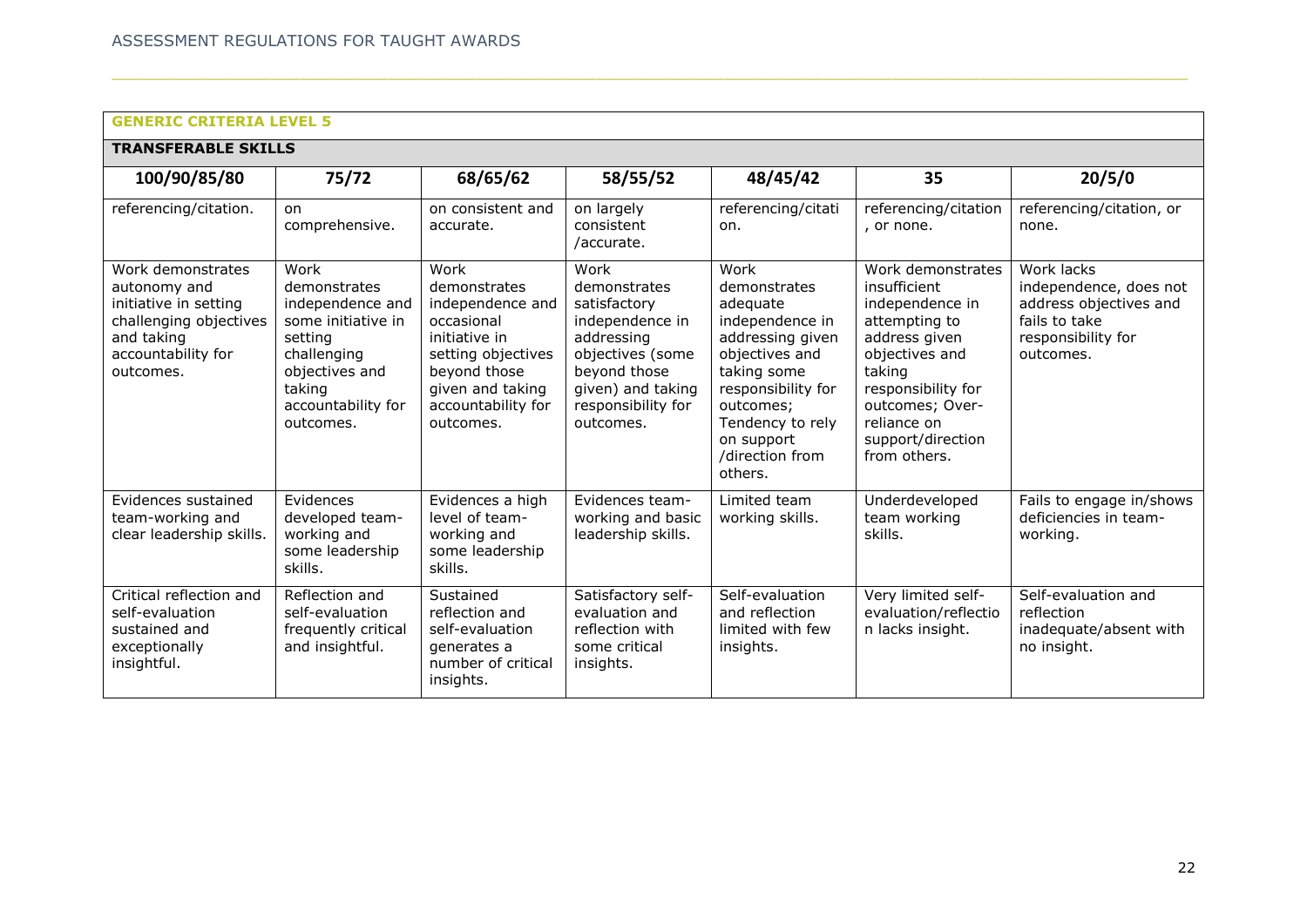# **LEVEL 6**

| <b>GENERIC CRITERIA LEVEL 6</b>                                                                                                                                                                           |                                                                                                                                                      |                                                                                                                                                                  |                                                                                                                                                                                                                                  |                                                                                                                                                                                                            |                                                                                                                                                                                                                      |                                                                                                                                                                                                        |  |  |  |
|-----------------------------------------------------------------------------------------------------------------------------------------------------------------------------------------------------------|------------------------------------------------------------------------------------------------------------------------------------------------------|------------------------------------------------------------------------------------------------------------------------------------------------------------------|----------------------------------------------------------------------------------------------------------------------------------------------------------------------------------------------------------------------------------|------------------------------------------------------------------------------------------------------------------------------------------------------------------------------------------------------------|----------------------------------------------------------------------------------------------------------------------------------------------------------------------------------------------------------------------|--------------------------------------------------------------------------------------------------------------------------------------------------------------------------------------------------------|--|--|--|
| <b>KNOWLEDGE AND UNDERSTANDING</b>                                                                                                                                                                        |                                                                                                                                                      |                                                                                                                                                                  |                                                                                                                                                                                                                                  |                                                                                                                                                                                                            |                                                                                                                                                                                                                      |                                                                                                                                                                                                        |  |  |  |
| 100/90/85/80                                                                                                                                                                                              | 75/72                                                                                                                                                | 68/65/62                                                                                                                                                         | 58/55/52                                                                                                                                                                                                                         | 48/45/42                                                                                                                                                                                                   | 35                                                                                                                                                                                                                   | 20/5/0                                                                                                                                                                                                 |  |  |  |
| Exceptional depth in<br>breadth; Contributes<br>new knowledge to<br>the subject/field of<br>practice.                                                                                                     | Accurate and<br>coherent in breadth<br>and depth and<br>generates an<br>element of new<br>knowledge in some<br>aspect $(s)$ of the<br>subject/field. | Accurate and<br>coherent in<br>breadth, with<br>depth in most<br>areas.                                                                                          | Accurate, with<br>depth in many<br>aspects.                                                                                                                                                                                      | Largely accurate<br>across most<br>areas, with<br>limited depth.                                                                                                                                           | Accuracy limited in<br>breadth and<br>depth; Some<br>inaccuracies<br>/omissions.                                                                                                                                     | Superficial/partial,<br>with significant<br>inaccuracies /<br>omissions<br>/irrelevancies.                                                                                                             |  |  |  |
| Advanced critical<br>understanding of<br>abstract concepts,<br>theories and/or<br>cutting-edge<br>practice, their<br>implications and<br>applications, exceeds<br>expectations for<br>undergraduate work. | Excellent<br>understanding of<br>abstract concepts,<br>theories and/or<br>cutting-edge<br>practice; their<br>implications and<br>applications.       | Thorough<br>understanding of<br>abstract<br>concepts,<br>theories and/or<br>cutting-edge<br>practice and<br>several of their<br>implications and<br>applications | Satisfactory<br>understanding of<br>the relevant<br>concepts,<br>theories and/or<br>practice and their<br>main implications<br>and applications;<br>Understanding of<br>more abstract<br>aspects<br>sometimes less<br>developed. | Adequate<br>understanding of<br>the main<br>concepts,<br>theories and/or<br>practice; Limited<br>ability to deal<br>with abstract or<br>unfamiliar ideas<br>and their<br>implications and<br>applications. | Largely but not<br>wholly accurate<br>understanding of<br>the main concepts,<br>theories and/or<br>practice;<br>Engagement with<br>abstract/unfamiliar<br>ideas or<br>implications and<br>applications is<br>slight. | Conceptual and<br>theoretical<br>understanding<br>inadequate with<br>significant errors;<br>Fails to deal with<br>complex/<br>abstract/unfamilia<br>r ideas or their<br>implications<br>/applications. |  |  |  |

| <b>GENERIC CRITERIA LEVEL 6</b> |       |          |          |          |    |        |  |
|---------------------------------|-------|----------|----------|----------|----|--------|--|
| <b>SUBJECT SPECIFIC</b>         |       |          |          |          |    |        |  |
| 100/90/85/80                    | 75/72 | 68/65/62 | 58/55/52 | 48/45/42 | 35 | 20/5/0 |  |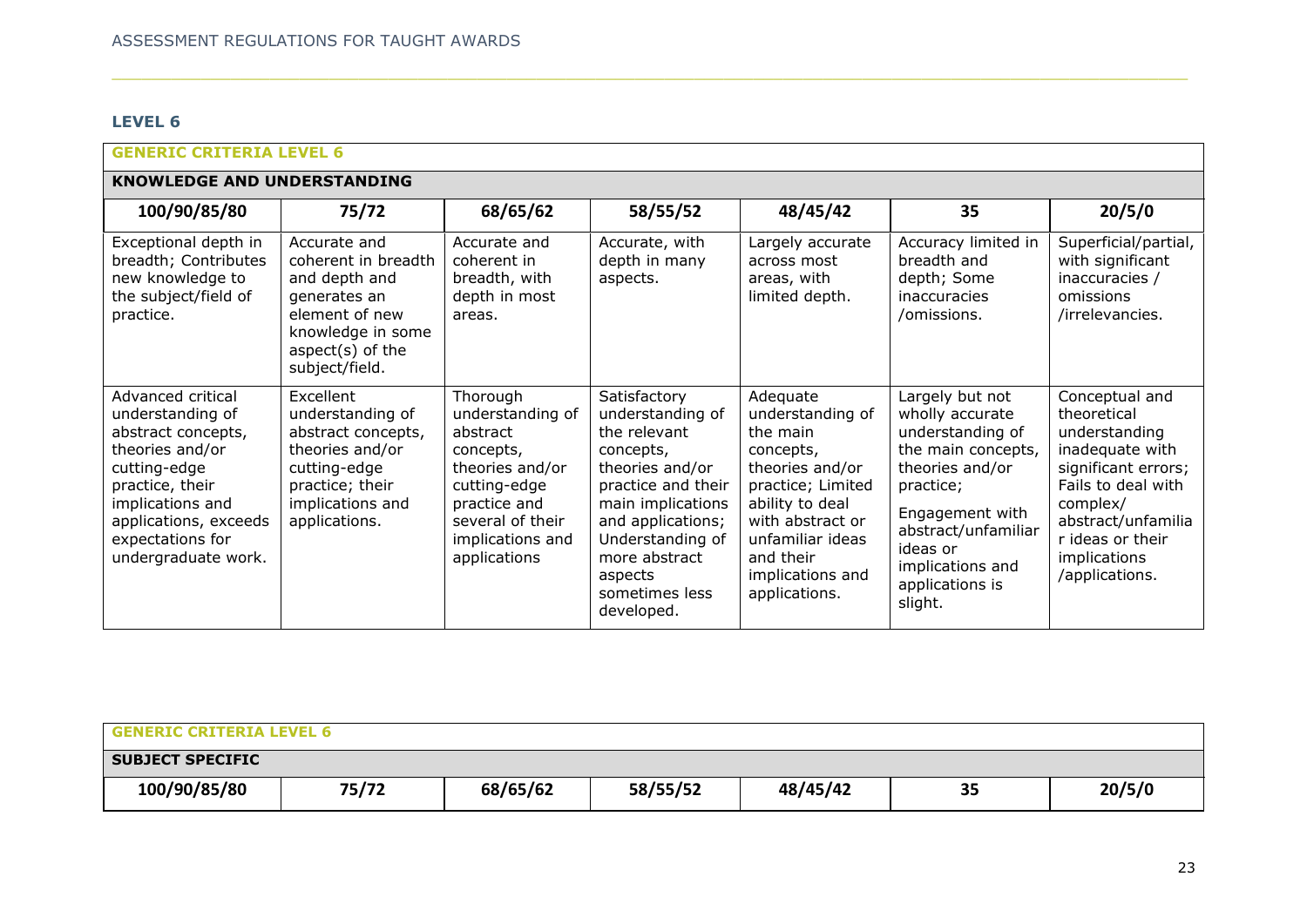# **SUBJECT SPECIFIC**

| SUDJELI SPELIFIL                                                                                                                                                     |                                                                                                                                                                                    |                                                                                                                                                                                                 |                                                                                                                                                                                              |                                                                                                                                                                             |                                                                                                                                                                                              |                                                                                                                                   |  |  |
|----------------------------------------------------------------------------------------------------------------------------------------------------------------------|------------------------------------------------------------------------------------------------------------------------------------------------------------------------------------|-------------------------------------------------------------------------------------------------------------------------------------------------------------------------------------------------|----------------------------------------------------------------------------------------------------------------------------------------------------------------------------------------------|-----------------------------------------------------------------------------------------------------------------------------------------------------------------------------|----------------------------------------------------------------------------------------------------------------------------------------------------------------------------------------------|-----------------------------------------------------------------------------------------------------------------------------------|--|--|
| 100/90/85/80                                                                                                                                                         | 75/72                                                                                                                                                                              | 68/65/62                                                                                                                                                                                        | 58/55/52                                                                                                                                                                                     | 48/45/42                                                                                                                                                                    | 35                                                                                                                                                                                           | 20/5/0                                                                                                                            |  |  |
| Designs methods that<br>convincingly<br>address/solve<br>complex, unfamiliar<br>and unpredictable<br>issues/problems.                                                | Applies and refines<br>appropriate methods<br>to address/solve<br>complex, unfamiliar<br>and unpredictable<br>issues/problems.                                                     | Selects and<br>applies<br>appropriate<br>methods to<br>address/solve<br>complex,<br>unfamiliar<br>/unpredictable<br>issues/problems.                                                            | Uses appropriate<br>(often given)<br>methods to<br>analyse complex/<br>unfamiliar and/or<br>unpredictable<br>issues/problems,<br>with some<br>evaluation and<br>synthesis of<br>information. | Uses appropriate<br>methods to<br>analyse complex<br>issues /problems,<br>with little evidence<br>of evaluation or<br>synthesis.                                            | Superficial analysis<br>of complex<br>issue/problems,<br>lacking in<br>evaluation or<br>synthesis.                                                                                           | Relies on<br>description rather<br>than analysis with<br>no evidence of<br>evaluation or<br>synthesis.                            |  |  |
| <b>Exceptional critical</b><br>judgement in analysis,<br>evaluation, synthesis<br>and application<br>/transformation of<br>prior knowledge to<br>differing contexts. | Sustained critical<br>judgement in<br>analysis, evaluation<br>and synthesis of<br>information and<br>application/transfor<br>mation of prior<br>learning in different<br>contexts. | Largely consistent<br>and critical<br>judgement in<br>analysis,<br>evaluation and<br>synthesis of<br>information and<br>application/transf<br>er of prior<br>learning in<br>different contexts. | Applies some<br>aspects of prior<br>learning to new<br>contexts.                                                                                                                             | Limited<br>transfer/applicatio<br>n of prior learning<br>to new contexts;<br>Tendency to<br>description and<br>reliance on<br>familiar<br>/given material or<br>approaches. | Little attempt to<br>transfer and apply<br>prior learning to<br>new contexts; More<br>descriptive than<br>analytical and tends<br>to rely on<br>familiar/given<br>material or<br>approaches. | Fails to<br>transfer/apply<br>prior learning to<br>new contexts.                                                                  |  |  |
| Systematic and<br>extensive research<br>which exceeds<br>expectations for<br>undergraduate work.                                                                     | Systematic and<br>extensive research.                                                                                                                                              | Effective and<br>wide-ranging<br>research.                                                                                                                                                      | Satisfactory<br>research.                                                                                                                                                                    | Limited range of<br>research.                                                                                                                                               | Limited research.                                                                                                                                                                            | Lack of research.                                                                                                                 |  |  |
| Exemplary creative<br>/original/compelling<br>conclusions or<br>practical solutions;<br>convincingly<br>justified/argued/evide<br>nced; exploration and              | Insightful<br>conclusions/<br>practical solutions<br>closely<br>argued/evidenced<br>showing originality<br>and creativity in                                                       | Conclusions/practi<br>cal solutions<br>logically<br>argued/evidenced<br>, with some<br>aspect of insight,<br>creativity or                                                                      | Mostly relevant<br>argument/evidenc<br>e supports logical<br>conclusions/practi<br>cal solutions<br>showing some<br>critical insight and                                                     | Few conclusions<br>/practical solutions<br>sparsely argued<br>/evidenced,<br>mainly derivative<br>and with little                                                           | Sparse conclusions<br>/practical solutions<br>insufficiently argued<br>/evidenced and<br>mostly derivative,<br>with marginally<br>insufficient critical                                      | Conclusions/practic<br>al solutions<br>absent/<br>superficial/flawed,<br>insufficiently<br>arqued/evidenced<br>and lacks critical |  |  |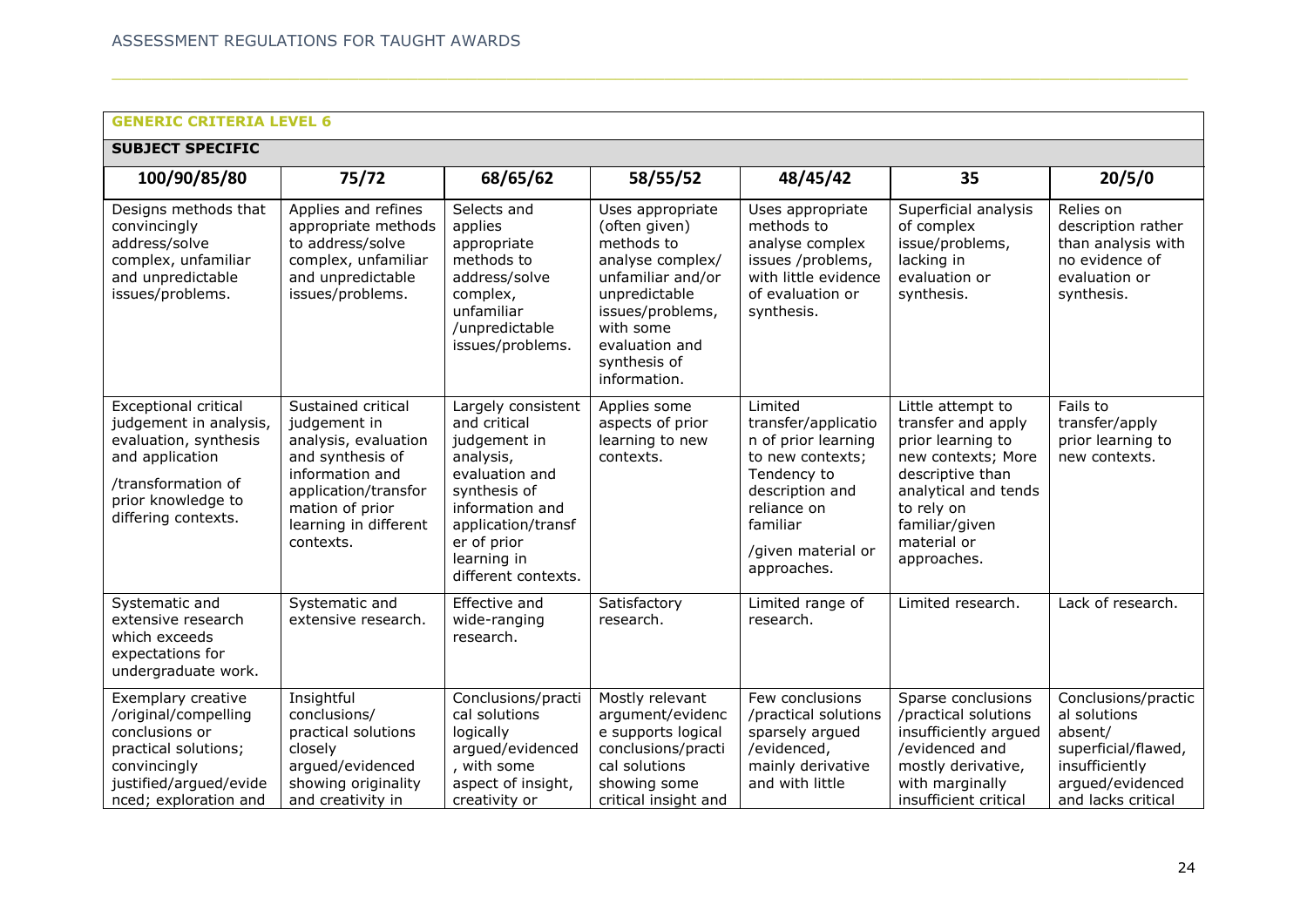| <b>GENERIC CRITERIA LEVEL 6</b>                                                                                                                                                                                                                                    |                                                                                                                                                                                                                                                             |                                                                                                                                                                                                                            |                                                                                                                                                                                                                                 |                                                                                                                                                                                                                      |                                                                                                                                                                                                                                         |                                                                                                                                                                                                                                 |  |  |  |  |
|--------------------------------------------------------------------------------------------------------------------------------------------------------------------------------------------------------------------------------------------------------------------|-------------------------------------------------------------------------------------------------------------------------------------------------------------------------------------------------------------------------------------------------------------|----------------------------------------------------------------------------------------------------------------------------------------------------------------------------------------------------------------------------|---------------------------------------------------------------------------------------------------------------------------------------------------------------------------------------------------------------------------------|----------------------------------------------------------------------------------------------------------------------------------------------------------------------------------------------------------------------|-----------------------------------------------------------------------------------------------------------------------------------------------------------------------------------------------------------------------------------------|---------------------------------------------------------------------------------------------------------------------------------------------------------------------------------------------------------------------------------|--|--|--|--|
| <b>SUBJECT SPECIFIC</b>                                                                                                                                                                                                                                            |                                                                                                                                                                                                                                                             |                                                                                                                                                                                                                            |                                                                                                                                                                                                                                 |                                                                                                                                                                                                                      |                                                                                                                                                                                                                                         |                                                                                                                                                                                                                                 |  |  |  |  |
| 100/90/85/80                                                                                                                                                                                                                                                       | 75/72                                                                                                                                                                                                                                                       | 68/65/62                                                                                                                                                                                                                   | 58/55/52                                                                                                                                                                                                                        | 48/45/42                                                                                                                                                                                                             | 35                                                                                                                                                                                                                                      | 20/5/0                                                                                                                                                                                                                          |  |  |  |  |
| critique of information<br>/ideas from a<br>comprehensive range<br>of sources (primary<br>and secondary), many<br>at the forefront of<br>knowledge/practice.                                                                                                       | several aspects.                                                                                                                                                                                                                                            | originality.                                                                                                                                                                                                               | limited creativity<br>or originality.                                                                                                                                                                                           | critical insight.                                                                                                                                                                                                    | insight or creativity<br>or originality.                                                                                                                                                                                                | insight or creativity<br>or originality.                                                                                                                                                                                        |  |  |  |  |
| Consistent high-level<br>competence in all the<br>required specialised<br>practical, technical,<br>creative, scholarly or<br>work-related skills,<br>with mastery in many<br>areas and developed<br>understanding of<br>professional contexts<br>and expectations. | Explores and<br>critiques information<br>from a wide range<br>of sources (primary<br>and secondary),<br>some at the<br>forefront of<br>knowledge/practice.                                                                                                  | Explores and<br>deploys<br>information,<br>including some<br>aspects of new<br>knowledge, from<br>a wide range of<br>secondary and<br>several primary<br>sources.                                                          | Locates and<br>explores a<br>satisfactory range<br>οf<br>information/evide<br>nce, with some<br>use of primary<br>sources.                                                                                                      | Locates and<br>organises an<br>acceptable range<br><sub>of</sub><br>information/evide<br>nce often from<br>given /familiar<br>secondary<br>sources.                                                                  | Range of<br>information<br>/evidence limited,<br>mostly from familiar<br>/given secondary<br>sources,<br>occasionally poorly<br>organised.                                                                                              | Relies on restricted<br>range of poor<br>quality /given<br>information<br>/evidence,<br>inaccurately<br>understood/<br>organised.                                                                                               |  |  |  |  |
|                                                                                                                                                                                                                                                                    | Consistent<br>competence in all<br>the required<br>specialised practical,<br>technical, creative,<br>scholarly or work-<br>related skills, with<br>indications of<br>mastery in some<br>areas and clear<br>understanding of<br>professional<br>contexts and | Competence in all<br>the required<br>specialised<br>practical,<br>technical,<br>creative, scholarly<br>or work-related<br>skills, with<br>indications of<br>more developed<br>ability in some<br>areas and<br>awareness of | Achieves a basic<br>level of<br>competence in all<br>the required<br>specialised<br>practical,<br>technical,<br>creative, scholarly<br>or work-related<br>skills, with more<br>developed<br>capability in at<br>least one area, | Basic competence<br>in all the required<br>specialised<br>practical,<br>technical,<br>creative, scholarly<br>or work-related<br>skills, and partial<br>awareness of<br>professional<br>contexts and<br>expectations. | Marginally fails to<br>achieve basic<br>competence in<br>(some of) the<br>required specialised<br>practical, technical,<br>creative, scholarly<br>or work-related<br>skills, and little<br>awareness of<br>professional<br>contexts and | Fails to achieve<br>basic competence<br>in the required<br>specialised<br>practical, technical,<br>creative, scholarly<br>or work-related<br>skills, and lacks<br>awareness of<br>professional<br>contexts and<br>expectations. |  |  |  |  |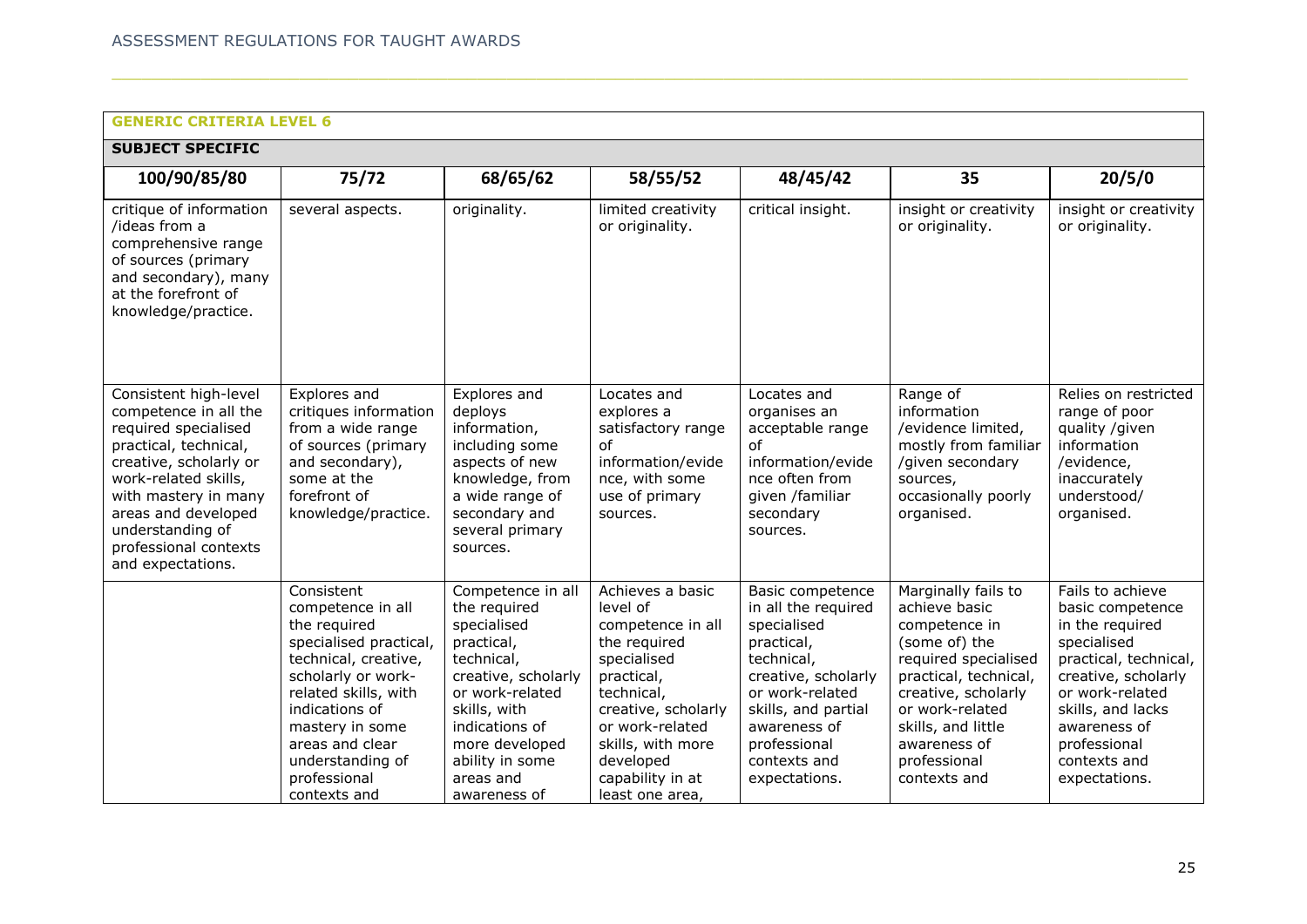| <b>GENERIC CRITERIA LEVEL 6</b> |               |                                               |                                                                           |          |               |        |  |  |
|---------------------------------|---------------|-----------------------------------------------|---------------------------------------------------------------------------|----------|---------------|--------|--|--|
| <b>SUBJECT SPECIFIC</b>         |               |                                               |                                                                           |          |               |        |  |  |
| 100/90/85/80                    | 75/72         | 68/65/62                                      | 58/55/52                                                                  | 48/45/42 | 35            | 20/5/0 |  |  |
|                                 | expectations. | professional<br>contexts and<br>expectations. | and some<br>awareness of<br>professional<br>contexts and<br>expectations. |          | expectations. |        |  |  |

|                                                                                                                                       | <b>GENERIC CRITERIA LEVEL 6</b>                                                                                      |                                                                                                                  |                                                                                                                                    |                                                                                                                                                |                                                                                                          |                                                                                                                                                                         |  |  |
|---------------------------------------------------------------------------------------------------------------------------------------|----------------------------------------------------------------------------------------------------------------------|------------------------------------------------------------------------------------------------------------------|------------------------------------------------------------------------------------------------------------------------------------|------------------------------------------------------------------------------------------------------------------------------------------------|----------------------------------------------------------------------------------------------------------|-------------------------------------------------------------------------------------------------------------------------------------------------------------------------|--|--|
| <b>TRANSFERABLE SKILLS</b>                                                                                                            |                                                                                                                      |                                                                                                                  |                                                                                                                                    |                                                                                                                                                |                                                                                                          |                                                                                                                                                                         |  |  |
| 100/90/85/80                                                                                                                          | 75/72                                                                                                                | 68/65/62                                                                                                         | 58/55/52                                                                                                                           | 48/45/42                                                                                                                                       | 35                                                                                                       | 20/5/0                                                                                                                                                                  |  |  |
| Excellent presentation<br>and organisation of<br>work and fluent<br>communication in all<br>contexts.                                 | Excellent<br>presentation and<br>organisation of work<br>and fluent<br>communication in<br>most contexts.            | Presentation and<br>organisation of<br>work appropriate<br>to context and<br>purpose,<br>communication<br>clear. | Satisfactory<br>organisation and<br>presentation of<br>work,<br>communications<br>mostly appropriate<br>to the<br>context/purpose. | Organisation and<br>presentation of<br>work and<br>communications<br>adequate in most<br>contexts, with<br>some<br>mistakes/irrelevan<br>cies. | Elements of<br>disorganisation/poo<br>r presentation/poor<br>communication or<br>expression.             | Communications<br>too brief or<br>rambling,<br>inappropriate to<br>context or<br>purpose, with<br>many errors<br>/omissions,<br>inadequately<br>expressed/present<br>ed |  |  |
| Exemplary<br>referencing/citation.                                                                                                    | Referencing/citation<br>comprehensive.                                                                               | Referencing/citati<br>on consistent and<br>accurate.                                                             | Referencing/citatio<br>n largely<br>consistent<br>/accurate.                                                                       | Some errors in<br>referencing/citatio<br>n.                                                                                                    | Errors/omissions in<br>referencing/citation,<br>or none.                                                 | Substantial<br>errors/omissions in<br>referencing/citatio<br>n, or none.                                                                                                |  |  |
| Work demonstrates<br>considerable initiative<br>and autonomy in<br>setting challenging<br>objectives and taking<br>accountability for | Work demonstrates<br>initiative and<br>autonomy in setting<br>challenging<br>objectives and<br>taking accountability | Work<br>demonstrates<br>some initiative<br>and autonomy in<br>setting objectives<br>beyond those                 | Work<br>demonstrates<br>satisfactory<br>independence in<br>addressing<br>objectives (some                                          | Work<br>demonstrates<br>adequate<br>independence in<br>addressing mainly<br>given objectives                                                   | Work demonstrates<br>insufficient<br>independence in<br>attempting to<br>address given<br>objectives and | Work lacks<br>independence,<br>does not address<br>objectives and fails<br>to take<br>responsibility for                                                                |  |  |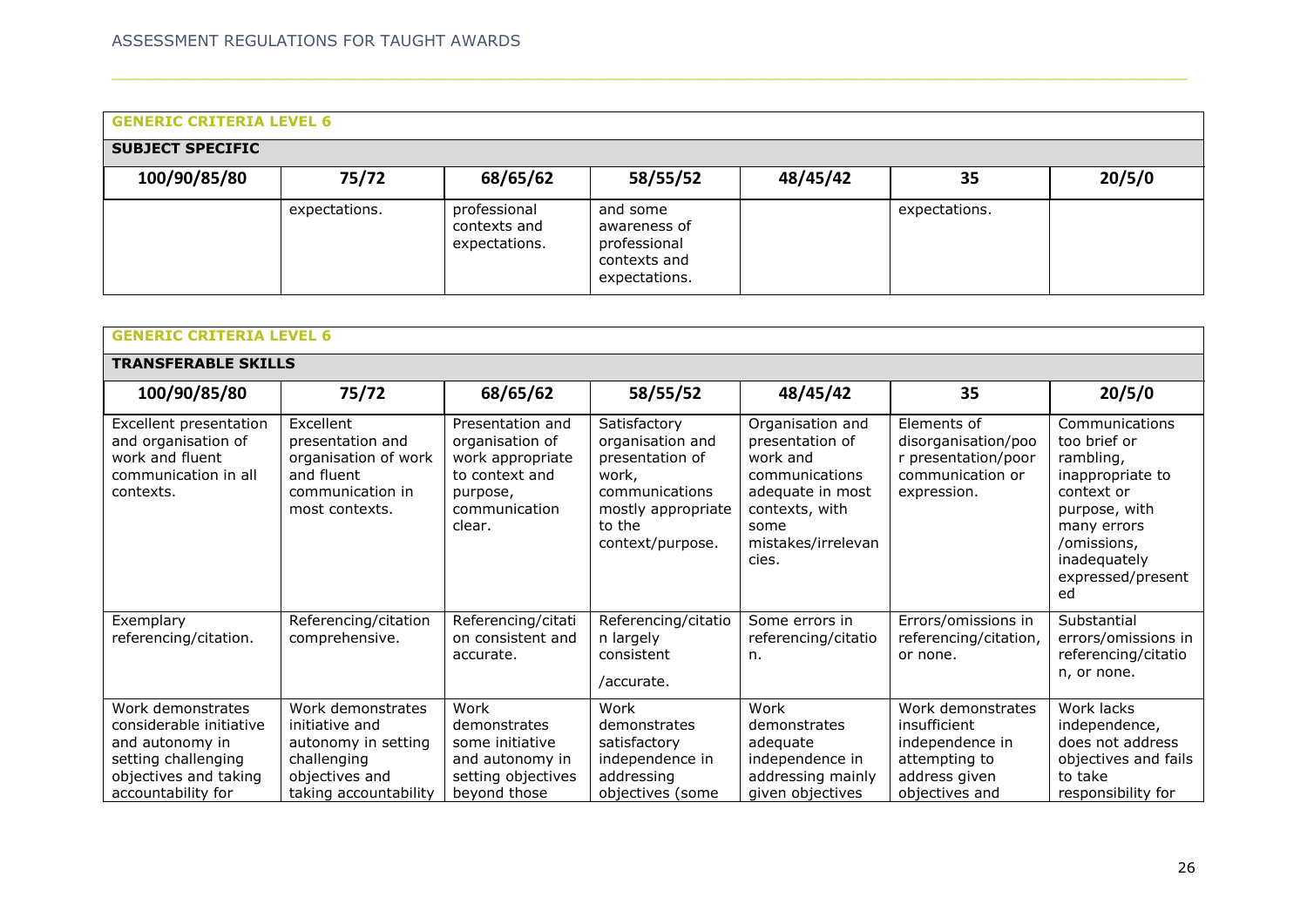| <b>GENERIC CRITERIA LEVEL 6</b>                                                             |                                                                                |                                                                                                  |                                                                                       |                                                                                             |                                                                          |                                                                                       |  |  |
|---------------------------------------------------------------------------------------------|--------------------------------------------------------------------------------|--------------------------------------------------------------------------------------------------|---------------------------------------------------------------------------------------|---------------------------------------------------------------------------------------------|--------------------------------------------------------------------------|---------------------------------------------------------------------------------------|--|--|
| <b>TRANSFERABLE SKILLS</b>                                                                  |                                                                                |                                                                                                  |                                                                                       |                                                                                             |                                                                          |                                                                                       |  |  |
| 100/90/85/80                                                                                | 75/72                                                                          | 68/65/62                                                                                         | 58/55/52                                                                              | 48/45/42                                                                                    | 35                                                                       | 20/5/0                                                                                |  |  |
| outcomes.                                                                                   | for outcomes.                                                                  | given and taking<br>accountability for<br>outcomes.                                              | beyond those<br>given) and taking<br>responsibility for<br>outcomes.                  | and taking<br>responsibility for<br>outcomes.                                               | taking responsibility<br>for outcomes.                                   | outcomes.                                                                             |  |  |
| Evidences advanced<br>team-working and<br>leadership skills.                                | Evidences excellent<br>team-working and<br>leadership skills.                  | Evidences a high<br>level of team-<br>working and<br>leadership skills.                          | Evidences team-<br>working and some<br>leadership skills.                             | Limited evidence<br>of team-working<br>/leadership skills.                                  | Underdeveloped<br>team-<br>working/leadership<br>skills.                 | Ineffective/deficien<br>t team-working<br>with no evidence of<br>leadership skills.   |  |  |
| Critical reflection and<br>self-evaluation<br>sustained and<br>exceptionally<br>insightful. | Reflection and self-<br>evaluation<br>consistently critical<br>and insightful. | Sustained<br>reflection and<br>self-evaluation<br>generates a<br>number of critical<br>insights. | Satisfactory self-<br>evaluation and<br>reflection with<br>some critical<br>insights. | Some evidence of<br>self-evaluation<br>and reflection but<br>with few critical<br>insights. | Limited self-<br>evaluation and<br>reflection lacks<br>critical insight. | Self-evaluation and<br>reflection minimal<br>or absent, with no<br>critical insights. |  |  |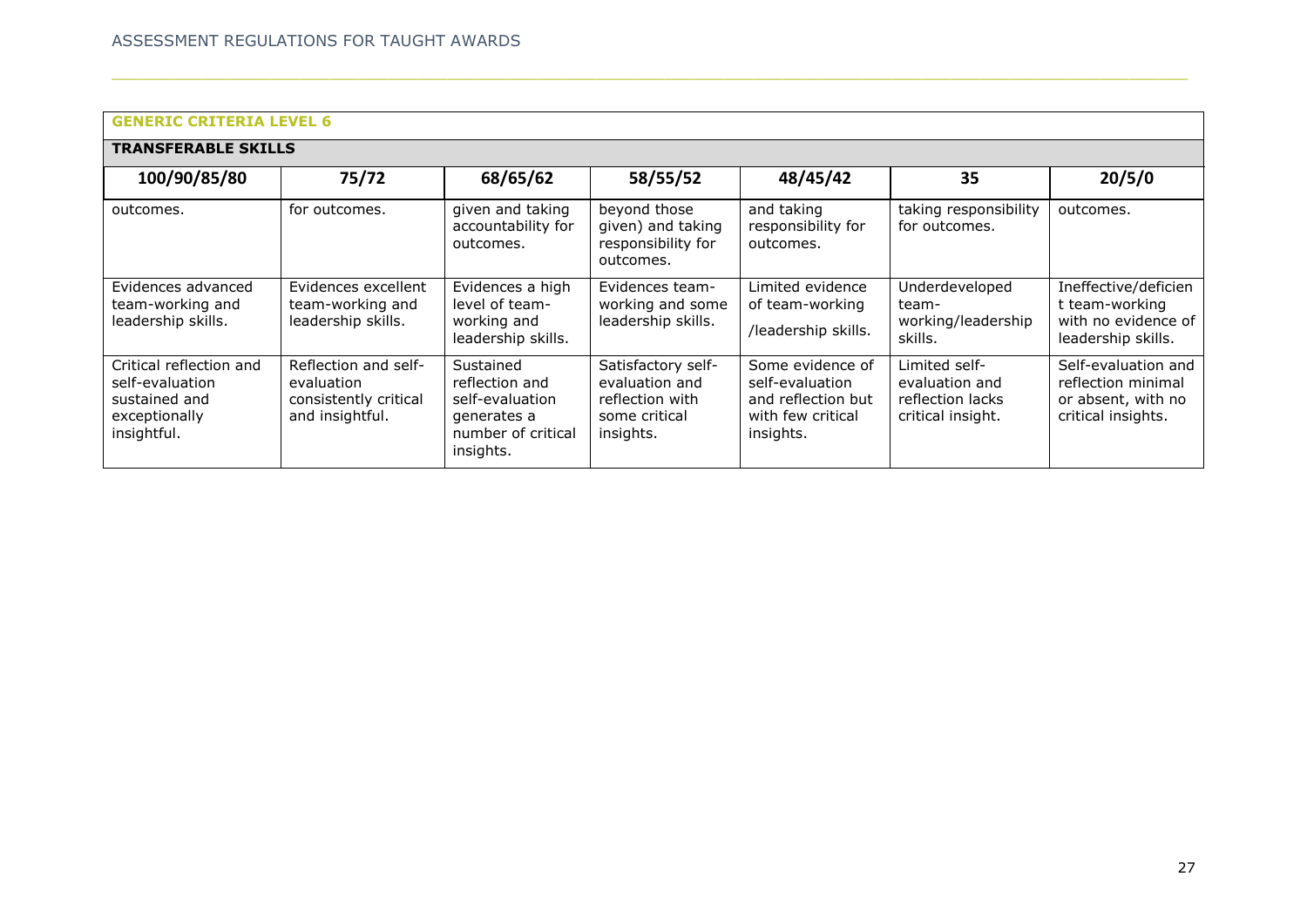# **LEVEL 7**

| <b>KNOWLEDGE AND UNDERSTANDING</b>                                                                                                                                                                                                                                               |                                                                                                                                                        |                                                                                                 |                                                                                                                                                                                                                   |  |  |  |
|----------------------------------------------------------------------------------------------------------------------------------------------------------------------------------------------------------------------------------------------------------------------------------|--------------------------------------------------------------------------------------------------------------------------------------------------------|-------------------------------------------------------------------------------------------------|-------------------------------------------------------------------------------------------------------------------------------------------------------------------------------------------------------------------|--|--|--|
| 100/90/85/80/75/72                                                                                                                                                                                                                                                               | 68/65/62                                                                                                                                               | 58/55/52                                                                                        | 48/42/35/20/5/0                                                                                                                                                                                                   |  |  |  |
| Exceptional analysis of key issues/<br>concepts/ethics with very clear<br>originality and autonomy.                                                                                                                                                                              | Outstanding levels of accuracy,<br>technical competence, organisation,<br>and expression.                                                              | Shows a reasonable understanding<br>of the major factual and/or<br>theoretical issues involved. | Little development of factual or<br>theoretical issues to<br>demonstrates no knowledge or<br>understanding related to the<br>question set to failure to answer<br>the question or develop a<br>relevant argument. |  |  |  |
| Demonstrates independence of<br>thought and a very high level of<br>intellectual rigour and consistency.                                                                                                                                                                         | Very high levels of creativity,<br>originality and independence of<br>thought.                                                                         | Shows evidence of planning and<br>selection from appropriate sources.                           | Evidence of misunderstanding to<br>scripts contain clear factual<br>errors or misunderstandings.                                                                                                                  |  |  |  |
| Exceptional development of argument<br>and the ability to make informed<br>judgements to develops a<br>sophisticated and intelligent argument.                                                                                                                                   | Shows strong evidence of critical<br>insight and critical thinking.                                                                                    | Demonstrates some knowledge of<br>the literature.                                               | Some evidence of planning is<br>demonstrated, but irrelevant<br>material or arguments are<br>included to demonstrates short<br>answers and incoherent<br>argument.                                                |  |  |  |
| Shows clear evidence of wide and<br>relevant reading and an engagement<br>with the conceptual issues.                                                                                                                                                                            | Shows a detailed understanding of<br>the major factual and/or theoretical<br>issues and directly engages with the<br>relevant literature on the topic. | Shows, in places, examples of a<br>clear train of thought or argument.                          | Demonstrates no knowledge of<br>the key issues in the relevant<br>literature.                                                                                                                                     |  |  |  |
| Shows a rigorous use and a<br>sophisticated understanding of<br>relevant source materials, balancing<br>appropriately between factual detail<br>and key theoretical issues and are<br>evaluated directly, and their<br>assumptions and arguments<br>challenged and/or appraised. | Develops a focussed and clear<br>argument and articulates clearly<br>and convincingly a sustained train of<br>logical thought.                         | Introduced and concludes<br>appropriately.                                                      | Demonstrates little to no<br>evidence of critical thought or<br>analysis.                                                                                                                                         |  |  |  |
| Shows original thinking and a<br>willingness to take risks.                                                                                                                                                                                                                      | Shows clear evidence of planning<br>and appropriate choice of sources<br>and methodology, and ability of<br>synthesis under exam pressure.             |                                                                                                 |                                                                                                                                                                                                                   |  |  |  |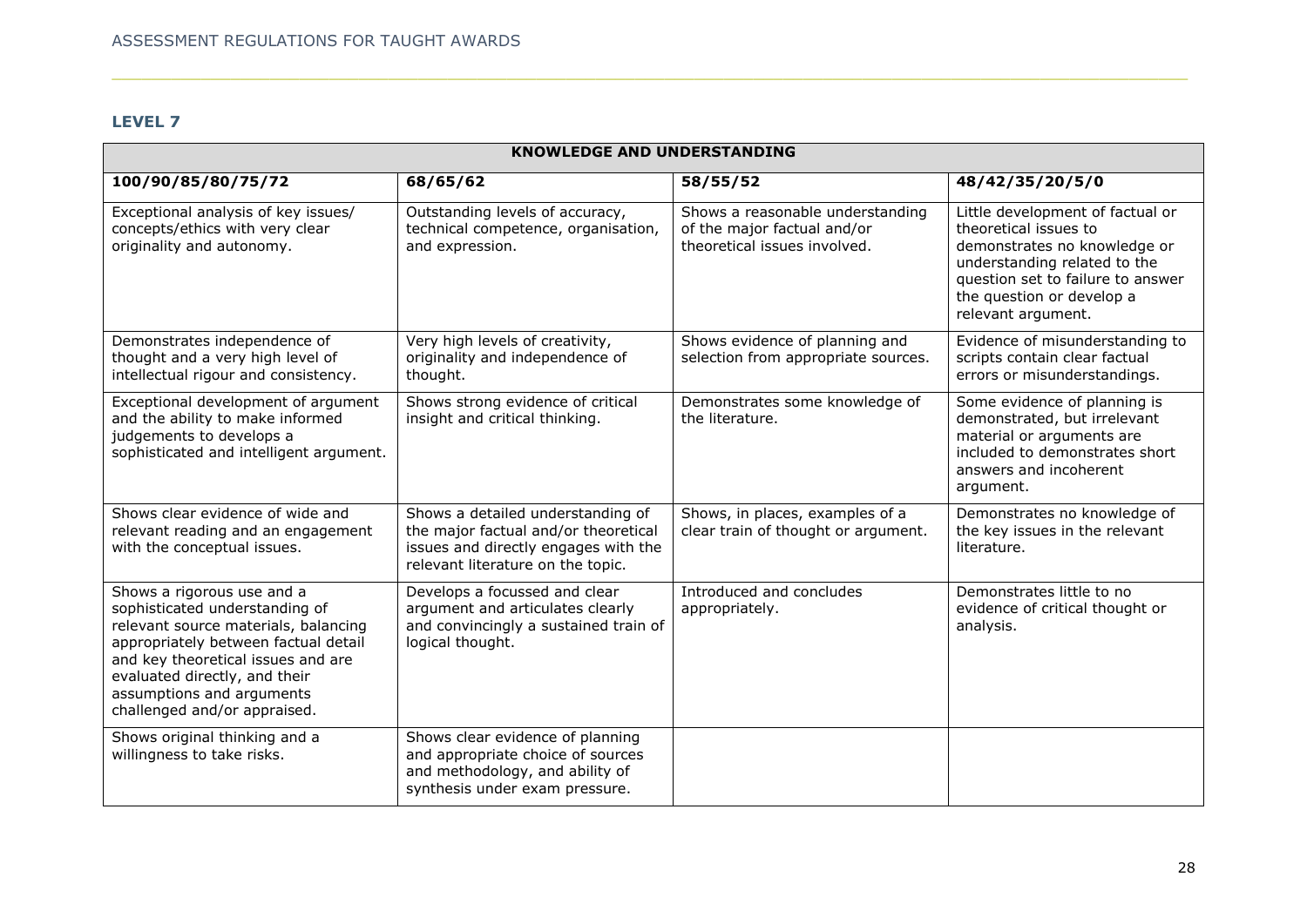| <b>SUBJECT SPECIFC</b>                                                                                                                                                                                                                             |                                                                                                                                                  |                                                                                           |                                                                                                                                                                                                                                                                                                                             |  |  |  |
|----------------------------------------------------------------------------------------------------------------------------------------------------------------------------------------------------------------------------------------------------|--------------------------------------------------------------------------------------------------------------------------------------------------|-------------------------------------------------------------------------------------------|-----------------------------------------------------------------------------------------------------------------------------------------------------------------------------------------------------------------------------------------------------------------------------------------------------------------------------|--|--|--|
| 100/90/85/80/75/72                                                                                                                                                                                                                                 | 68/65/62                                                                                                                                         | 58/55/52                                                                                  | 48/42/35/20/5/0                                                                                                                                                                                                                                                                                                             |  |  |  |
| Very significant ability to plan,<br>organise and execute independently a<br>research project or coursework<br>assignment to significant ability to<br>plan, organise and execute<br>independently a research project or<br>coursework assignment. | Ability to plan, organise and execute<br>independently a research project or<br>coursework assignment.                                           | Ability to plan, organise and<br>execute a research project or<br>coursework assignment.  | Limited ability to plan, organise<br>and execute a research project or<br>coursework assignment to a very<br>limited ability to plan, organise<br>and execute a research project or<br>coursework assignment to no<br>demonstrable ability to plan,<br>organise and execute a research<br>project or coursework assignment. |  |  |  |
| Very significant ability to evaluate<br>literature and theory critically and<br>make informed judgements and very<br>significant ability to analyse data<br>critically.                                                                            | Strong evidence of critical insight<br>and thinking.                                                                                             | A reasonable understanding of the<br>major factual and/or theoretical<br>issues involved. | Some awareness and<br>understanding of the literature and<br>of factual or theoretical issues, but<br>with little development to clear<br>conceptual or factual errors or<br>misunderstandings to Little or no<br>knowledge or understanding<br>related to the assessment.                                                  |  |  |  |
| Very high levels of creativity,<br>originality and independence of<br>thought to significant ability to plan,<br>organise and execute independently a<br>research project or coursework<br>assignment.                                             | A detailed understanding of the<br>major factual and/or theoretical<br>issues and directly engages with the<br>relevant literature on the topic. | Evidence of some knowledge of<br>the literature with correct<br>referencing.              | Limited ability to analyse data to<br>fragmentary evidence of critical<br>thought or data analysis to no<br>evidence of critical thought or data<br>analysis.                                                                                                                                                               |  |  |  |
| Very significant ability to evaluate<br>critically existing methodologies and<br>suggest new approaches to current<br>research or professional practice.                                                                                           | Clear evidence of planning and<br>appropriate choice of sources and<br>methodology with correct<br>referencing.                                  | Shows examples of a clear train of<br>thought or argument.                                | Incomplete referencing to not<br>engaging with the relevant<br>literature or demonstrate a<br>knowledge of the key issues to<br>Little or no knowledge of the<br>relevant literature to major errors<br>in referencing.                                                                                                     |  |  |  |
| Outstanding levels of accuracy,<br>technical competence, organisation,<br>expression with capacity to develop a                                                                                                                                    | Ability to analyse data critically.                                                                                                              | Ability to analyse data.                                                                  | Limited ability to present a clear<br>and coherent argument to a failure<br>to develop a coherent argument                                                                                                                                                                                                                  |  |  |  |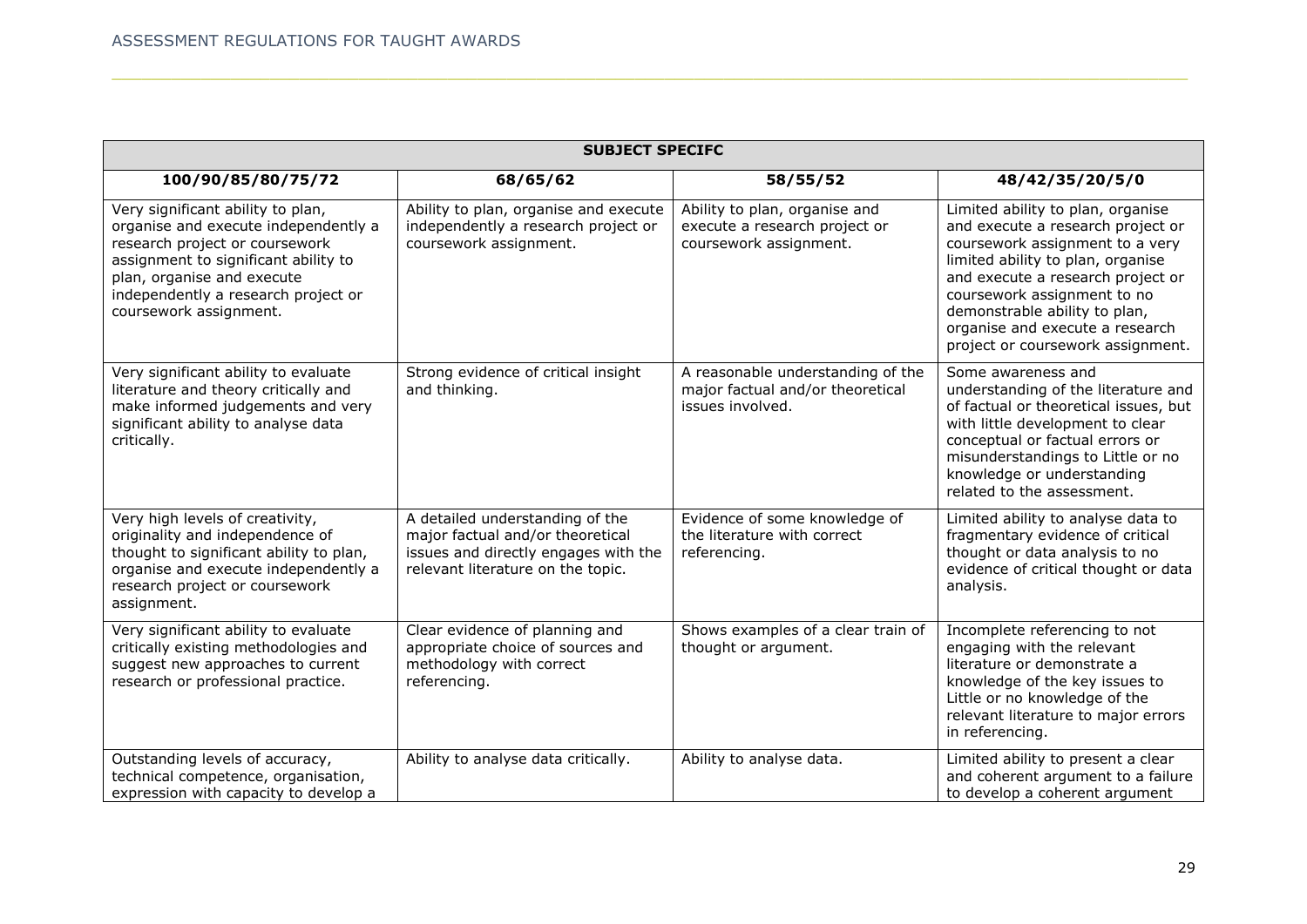| sophisticated and intelligent argument.                                                                                                                                                                                                                                        |                                                                                                                                          |                                            | that relates to the research project<br>or assignment to Incoherent<br>argument. |
|--------------------------------------------------------------------------------------------------------------------------------------------------------------------------------------------------------------------------------------------------------------------------------|------------------------------------------------------------------------------------------------------------------------------------------|--------------------------------------------|----------------------------------------------------------------------------------|
| Clear evidence of wide and relevant<br>reading, referencing and an<br>engagement with the conceptual<br>issues.                                                                                                                                                                | Capacity to develop a focussed and<br>clear argument and articulate<br>clearly and convincingly a sustained<br>train of logical thought. | Introduced and concludes<br>appropriately. |                                                                                  |
| Rigorous use and a sophisticated<br>understanding of relevant source<br>materials, balancing appropriately<br>between factual detail and key<br>theoretical issues. Materials are<br>evaluated directly, and their<br>assumptions and arguments<br>challenged and/or appraised |                                                                                                                                          |                                            |                                                                                  |
| Original thinking and a willingness to<br>take risks.                                                                                                                                                                                                                          |                                                                                                                                          |                                            |                                                                                  |

| <b>TRANSFERABLE SKILLS</b>                                                                                                                                                                                                                                                                                                                                                                                                                                                            |                                                                                                                                                                                                                                                                                                                                             |                                                                                                                                                                                                                                                    |                                                                                                                                                                                                                                                                                                                                                                                            |  |  |  |  |
|---------------------------------------------------------------------------------------------------------------------------------------------------------------------------------------------------------------------------------------------------------------------------------------------------------------------------------------------------------------------------------------------------------------------------------------------------------------------------------------|---------------------------------------------------------------------------------------------------------------------------------------------------------------------------------------------------------------------------------------------------------------------------------------------------------------------------------------------|----------------------------------------------------------------------------------------------------------------------------------------------------------------------------------------------------------------------------------------------------|--------------------------------------------------------------------------------------------------------------------------------------------------------------------------------------------------------------------------------------------------------------------------------------------------------------------------------------------------------------------------------------------|--|--|--|--|
| 100/90/85/80/75/72                                                                                                                                                                                                                                                                                                                                                                                                                                                                    | 68/65/62                                                                                                                                                                                                                                                                                                                                    | 58/55/52                                                                                                                                                                                                                                           | 48/42/35/20/5/0                                                                                                                                                                                                                                                                                                                                                                            |  |  |  |  |
| Exceptional presentation and<br>organisation of work and fluent<br>communication in all contexts.<br>This work is of publishable quality,<br>with only very minor amendments, and<br>would be likely to receive that<br>judgement if submitted to a peer-<br>reviewed journal.<br>Work is of such a quality that the<br>student is clearly highly capable of<br>doctoral research in the discipline and,<br>in principle, should be prioritised for a<br>postgraduate research grant. | Presentation and organisation of<br>work appropriate to context and<br>purpose, communication clear to<br>very high-level of communication<br>skills in a range of complex<br>contexts, and ability to write at<br>publishable standard.<br>Demonstrates very effective<br>communication in a range of<br>complex and specialised contexts. | Satisfactory organisation and<br>presentation of work,<br>communications mostly<br>appropriate to the<br>context/purpose.<br>Demonstrates capabilities to<br>support effective communication in<br>a range of complex and specialised<br>contexts. | Organisation and presentation of<br>work and communications<br>adequate in most contexts, with<br>some mistakes/irrelevancies to<br>elements of disorganisation/poor<br>presentation/poor communication<br>or expression to communications<br>being too brief or rambling,<br>inappropriate to context or<br>purpose, with many errors<br>/omissions, inadequately<br>expressed/presented. |  |  |  |  |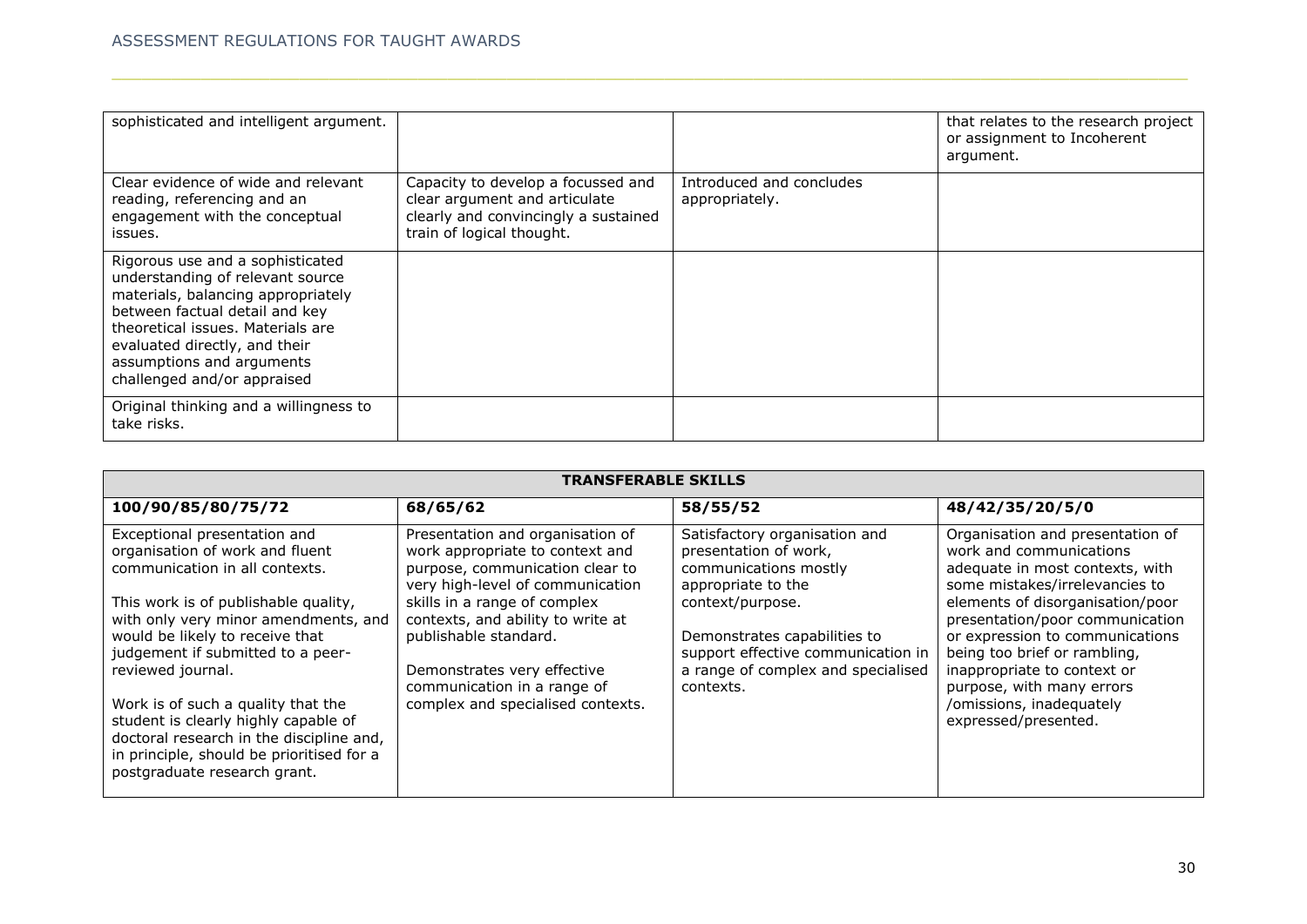|                                                                                                                                                                                                                                                                                     | <b>TRANSFERABLE SKILLS</b>                                                                                                                                                                                                                              |                                                                                                                                                                   |                                                                                                                                                                                                                                                                                                                                                                                       |  |  |  |  |
|-------------------------------------------------------------------------------------------------------------------------------------------------------------------------------------------------------------------------------------------------------------------------------------|---------------------------------------------------------------------------------------------------------------------------------------------------------------------------------------------------------------------------------------------------------|-------------------------------------------------------------------------------------------------------------------------------------------------------------------|---------------------------------------------------------------------------------------------------------------------------------------------------------------------------------------------------------------------------------------------------------------------------------------------------------------------------------------------------------------------------------------|--|--|--|--|
| 100/90/85/80/75/72                                                                                                                                                                                                                                                                  | 68/65/62                                                                                                                                                                                                                                                | 58/55/52                                                                                                                                                          | 48/42/35/20/5/0                                                                                                                                                                                                                                                                                                                                                                       |  |  |  |  |
| Exemplary referencing/citation to<br>referencing/citation comprehensive.                                                                                                                                                                                                            | Referencing/citation consistent and<br>accurate.                                                                                                                                                                                                        | Referencing/citation largely<br>consistent/accurate.                                                                                                              | Some errors in referencing/citation<br>to errors/omissions in<br>referencing/citation, or substantial<br>errors/omissions in<br>referencing/citation, or none.                                                                                                                                                                                                                        |  |  |  |  |
| Work demonstrates considerable<br>initiative and autonomy in setting<br>challenging objectives and taking<br>accountability for outcomes to work<br>demonstrating initiative and autonomy<br>in setting challenging objectives and<br>taking accountability for outcomes.           | Work demonstrates some initiative<br>and autonomy in setting objectives<br>beyond those given and taking<br>accountability for outcomes to<br>demonstrating the independent<br>learning ability required for<br>continuing professional<br>development. | Work demonstrates satisfactory<br>independence in addressing<br>objectives (some beyond those<br>given) and taking responsibility for<br>outcomes.                | Work demonstrates adequate<br>independence in addressing mainly<br>given objectives and taking<br>responsibility for outcomes to<br>demonstration of insufficient<br>independence in attempting to<br>address given objectives and<br>taking responsibility for outcomes<br>to lacking independence, does not<br>address objectives and fails to take<br>responsibility for outcomes. |  |  |  |  |
| Evidences advanced team-working and<br>leadership skills to evidence of<br>excellent team-working and leadership<br>skills.                                                                                                                                                         | Evidences a high level of team-<br>working and leadership skills.                                                                                                                                                                                       | Evidences team-working and some<br>leadership skills.                                                                                                             | Significant weaknesses evident in<br>key areas such as communication,<br>problem-solving and project<br>management.<br>Inability to adapt and to work<br>flexibly, independently and/or as<br>part of a team.                                                                                                                                                                         |  |  |  |  |
| Critical reflection and self-evaluation<br>sustained and exceptionally insightful<br>to Reflection and self-evaluation<br>consistently critical and insightful.<br>Demonstrates a confidence with self-<br>direction and originality in tackling and<br>solving demanding problems. | Sustained reflection and self-<br>evaluation generates a number of<br>critical insights.                                                                                                                                                                | Satisfactory self-evaluation and<br>reflection with some critical<br>insights.                                                                                    |                                                                                                                                                                                                                                                                                                                                                                                       |  |  |  |  |
| Confidently acts autonomously in<br>planning and implementing tasks at a<br>professional or equivalent level.<br>Demonstrates the skills and attitudes                                                                                                                              | Shows a very high level to high<br>level of employability skills,<br>including team working/leadership,<br>project management, IT/computer<br>literacy, creativity and flexibility.                                                                     | Shows a consistently good level of<br>employability skills, including team<br>working, project management,<br>IT/computer literacy, creativity<br>and flexibility | Demonstrates generally effective<br>employability skills, including<br>communication and problem-<br>solving, but with some problematic<br>areas of weakness to limited ability                                                                                                                                                                                                       |  |  |  |  |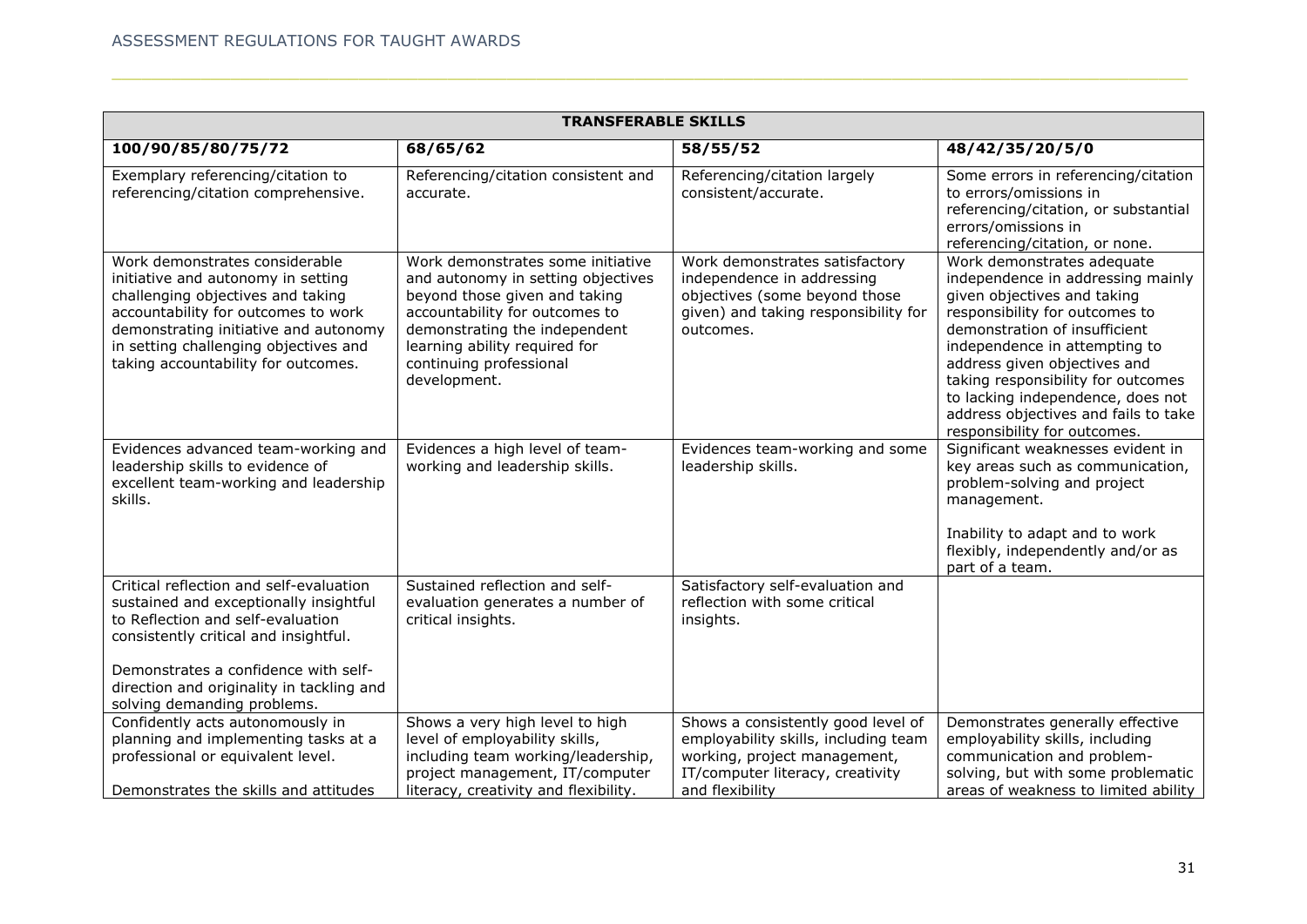| <b>TRANSFERABLE SKILLS</b>                                                          |                                                                                                                                                                     |                                                                                                         |                                                                                                                      |  |  |  |  |
|-------------------------------------------------------------------------------------|---------------------------------------------------------------------------------------------------------------------------------------------------------------------|---------------------------------------------------------------------------------------------------------|----------------------------------------------------------------------------------------------------------------------|--|--|--|--|
| 100/90/85/80/75/72                                                                  | 68/65/62                                                                                                                                                            | 58/55/52                                                                                                | 48/42/35/20/5/0                                                                                                      |  |  |  |  |
| needed to advance own knowledge and<br>understanding, and to develop new<br>skills. | Demonstrates autonomy and<br>notable originality in tackling and<br>solving demanding problems and<br>demonstrates the independent<br>learning ability required for | Demonstrates ability to advance<br>own knowledge and<br>understanding, and to develop<br>new skills.    | to adapt to inability to work<br>flexibly, independently and/or as<br>part of a team, but with areas of<br>weakness. |  |  |  |  |
|                                                                                     | continuing professional<br>development.                                                                                                                             | Demonstrates the independent<br>learning ability required for<br>continuing professional<br>development |                                                                                                                      |  |  |  |  |